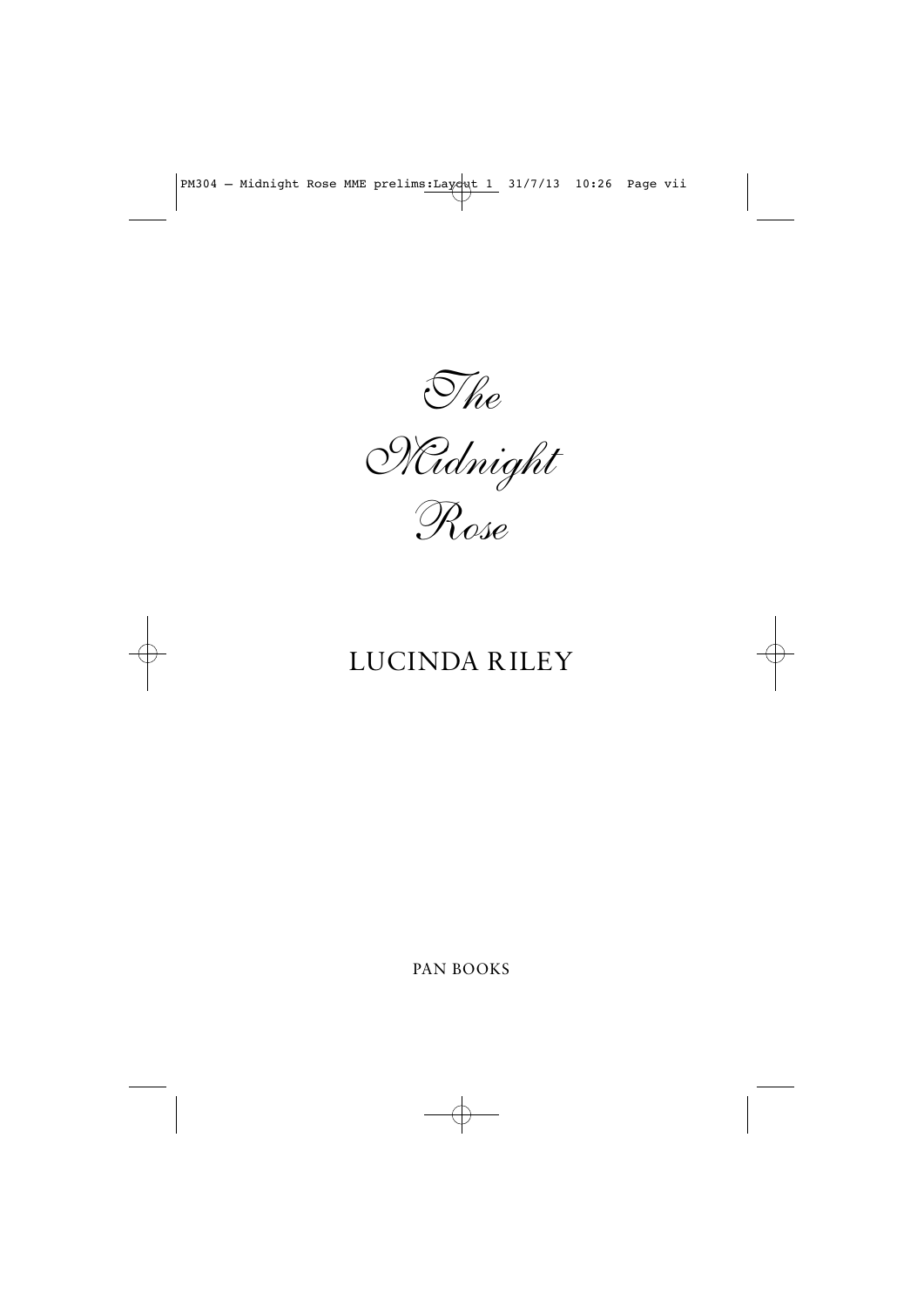*Darjeeling, India, February 2000*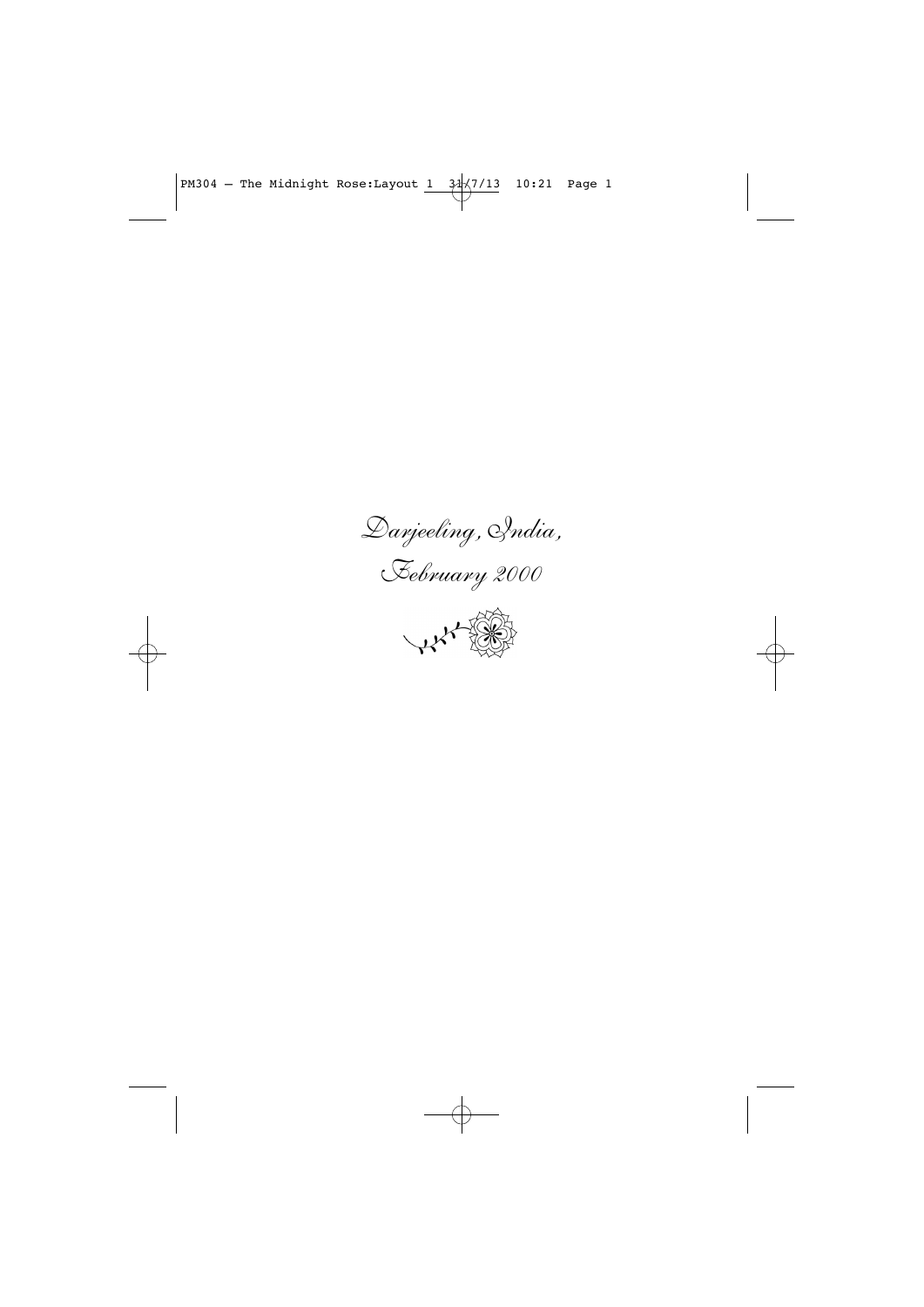*Prologue*

*Anahita*

I am a hundred years old today. Not only have I managed to survive a century, but I've also seen in a new millennium.

As the dawn breaks and the sun begins to rise over Mount Kanchenjungha beyond my window, I lie on my pillows and smile to myself at the utter ridiculousness of the thought. If I were a piece of furniture, a chair, I would be labelled an antique. I would be polished, restored and proudly put on show as a thing of beauty. Sadly, that isn't the case with my human frame, which has not mellowed like a fine piece of mahogany over its lifetime. Instead, my body has deteriorated into a sagging hessian sack containing a collection of bones.

Any 'beauty' in me that might be deemed valuable lies hidden deep inside. It is the wisdom of one hundred years lived on this earth, and a heart that has beaten a steady accompaniment to every conceivable human emotion and behaviour.

One hundred years ago, to this very day, my parents, in the manner of all Indians, consulted an astrologer to tell them about the future of their newborn baby girl. I believe I still have the soothsayer's predictions for my life amongst the few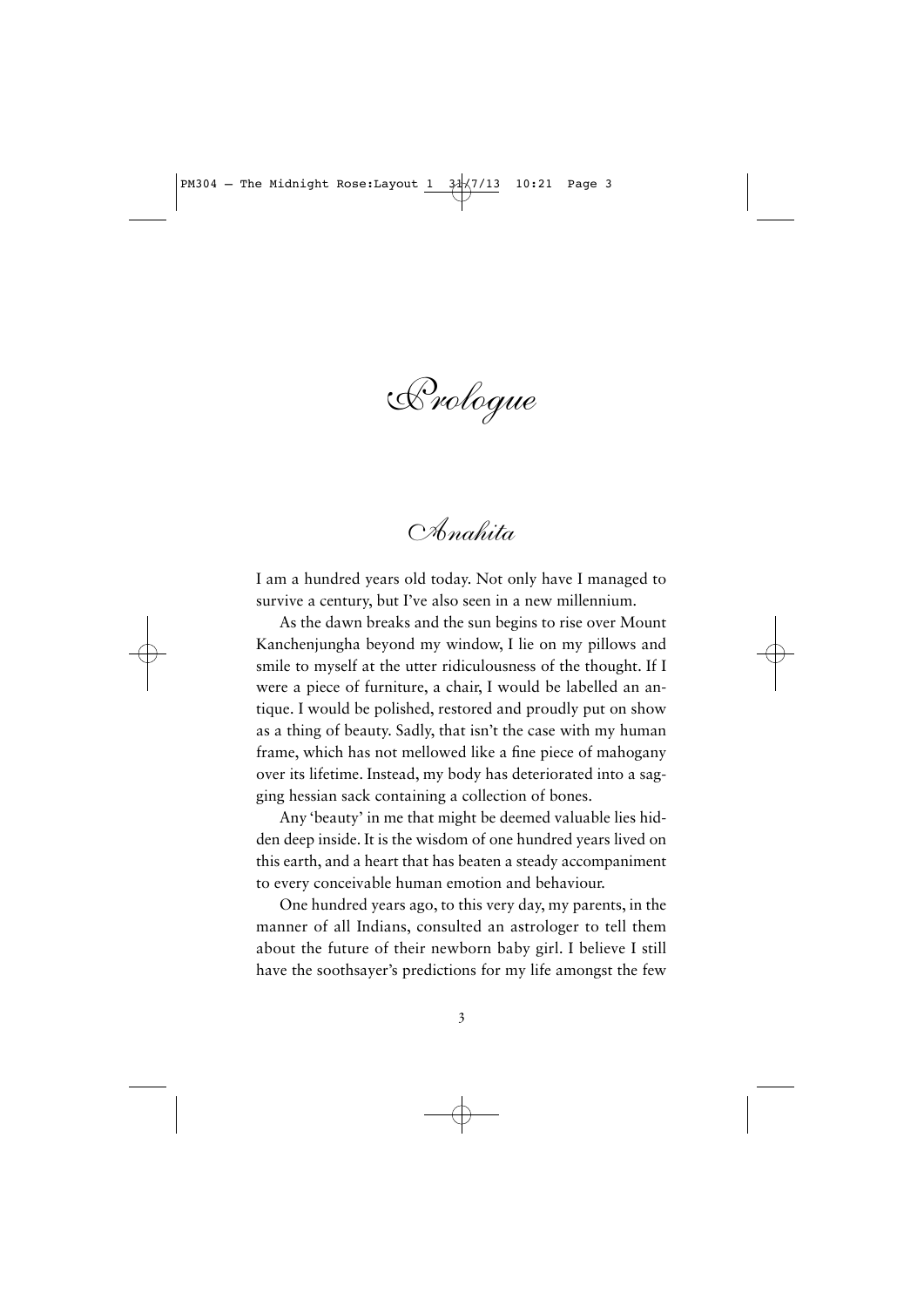possessions of my mother that I've kept. I remember them saying that I was to be long-lived, but in 1900, I realise, my parents assumed this meant that, with the gods' blessing, I would survive into my fifties.

I hear a gentle tap on my door. It is Keva, my faithful maid, armed with a tray of English breakfast tea and a small jug of cold milk. Tea taken the English way is a habit I've never managed to break, even though I've lived in India – not to mention Darjeeling – for the past seventy-eight years.

I don't answer Keva's knock, preferring on this special morning to be alone with my thoughts a while longer. Undoubtedly Keva will wish to talk through the events of the day, will be eager to get me up, washed and dressed before my family begins to arrive.

As the sun begins to burn off the clouds covering the snowcapped mountains, I search the blue sky for the answer I've pleaded with the heavens to give me every morning of the past seventy-eight years.

Today, please, I beg the gods, for I have known in each hour that has ticked by since I last saw my child that he still breathes somewhere on this planet. I would have known the moment it happened, as I have for all those in my life whom I've loved, when they have passed over.

Tears fill my eyes and I turn my head to the night-stand by my bed to study the one photograph I have of him, a cherubic two-year-old sitting smiling on my knee. It was given to me by my friend, Indira, along with his death certificate a few weeks after I'd been informed of my son's death.

A lifetime ago, I think. The truth is, my son is now an old man too. He will celebrate his eighty-first birthday in October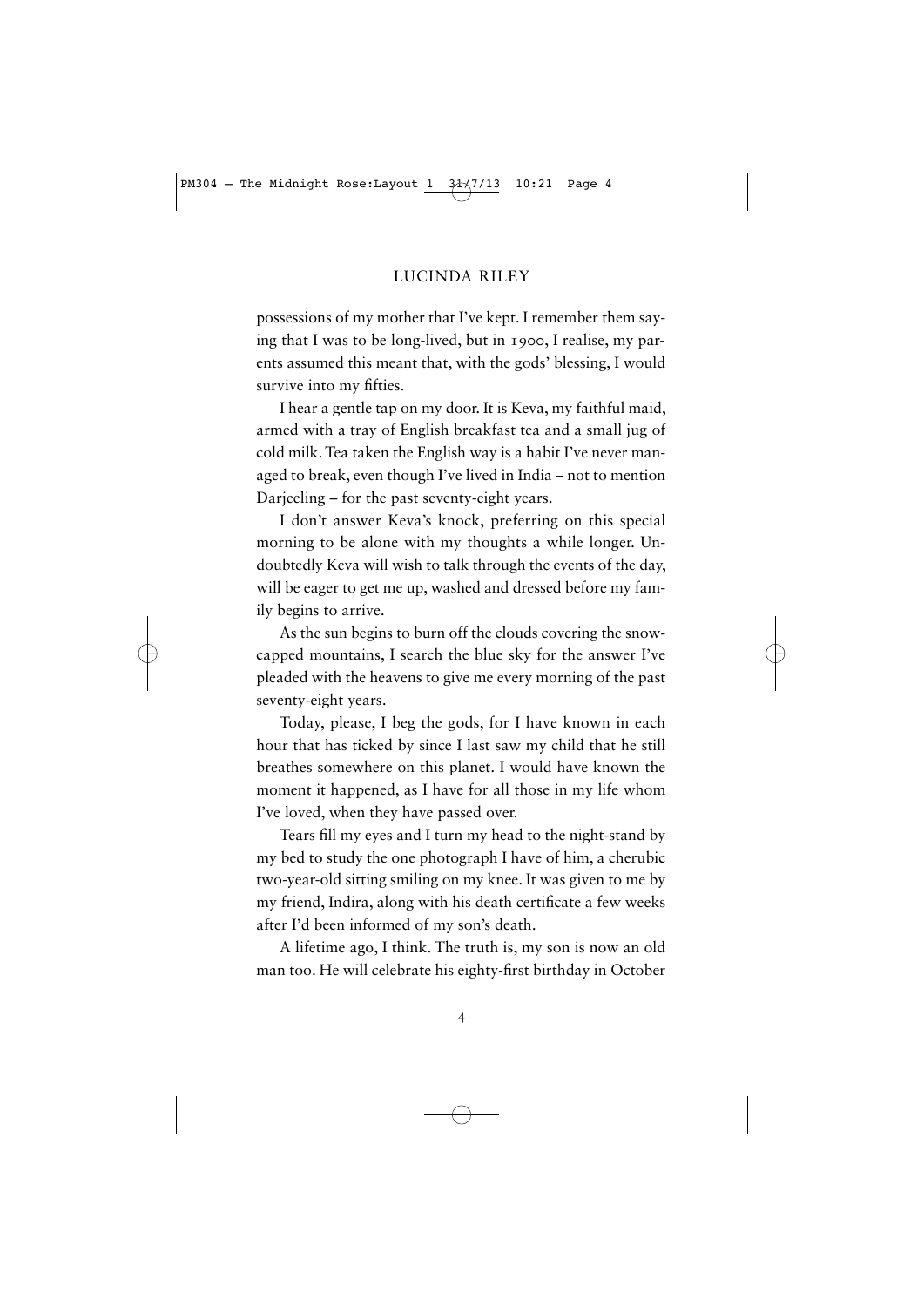of this year. But even with *my* powers of imagination, it's impossible for me to see him as such.

I turn my head determinedly away from my son's image, knowing that today I deserve to enjoy the celebration my family have planned for me. But somehow, on all these occasions, when I see my other child and her children, and her children's children, the absence of my son only feeds the pain in my heart, reminding me he has always been missing.

Of course, they believe, and always have, that my son died seventy-eight years ago.

'Maaji, see, you even have his death certificate! Leave him to his rest,' my daughter, Muna, would sigh. 'Enjoy the family you have living.'

After all these years, I understand Muna becomes frustrated with me. And she is right. She wants to be enough, just her alone. But a lost child is something that can never be replaced in a mother's heart.

And for today, my daughter will have her way. I will sit in my chair and enjoy watching the dynasty I have spawned. I won't bore them with my stories of India's history. When they arrive in their fast Western jeeps, with their children playing on their battery-operated gadgets, I will not remind them how Indira and I climbed the steep hills around Darjeeling on horseback, that electricity and running water in any home were once rare, or of my voracious reading of any tattered book I could get my hands on. The young are irritated by stories of the past; they wish to live only in the present, just as I did when I was their age.

I can imagine that most of my family are not looking forward to flying halfway across India to visit their great-grandmother on her hundredth birthday, but perhaps I'm being hard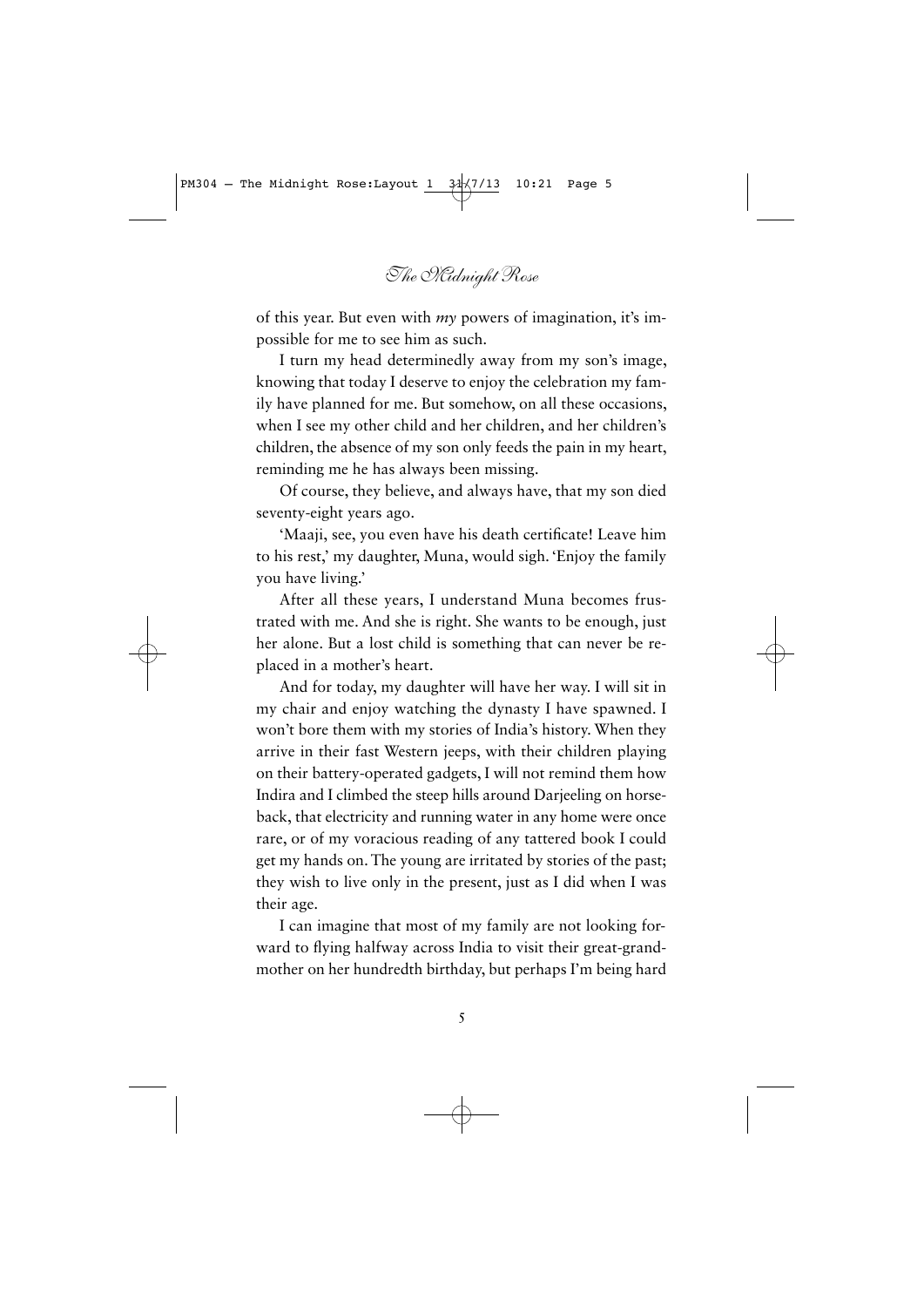on them. I've thought a great deal in the past few years about why the young seem to be uncomfortable when they're with the old; they could learn so many things they need to know from us. And I've decided that their discomfort stems from the fact that, in our fragile physical presence, they become aware of what the future holds for them. They can see, in their full glow of physical strength and beauty, how eventually they will be diminished one day too. They cannot see what they will gain.

How can they begin to see inside us? Understand how their souls will grow, their impetuousness be tamed and their selfish thoughts dimmed by the experiences of so many years?

But I accept that this is nature, in all its glorious complexity. I have ceased to question it.

When Keva knocks at the door for a second time, I admit her. As she talks at me in fast Hindi, I sip my tea and run over the names of my four grandchildren and eleven great-grandchildren. At a hundred years old, one wants to at least prove that one's mind is still in full working order. The four grandchildren my daughter gave me have each gone on to become successful and loving parents themselves. They flourished in the new world that independence from the British brought to India, and their children have taken the mantle even further. At least six of them, from what I recall, have started their own businesses, or are in a professional trade. Selfishly, I wish that one of my extended offspring had taken an interest in medicine, had followed after me, but I realise that I can't have everything.

As Keva helps me into the bathroom to wash me, I consider that my family have had a mixture of luck, brains and family connections on their side. And that my beloved India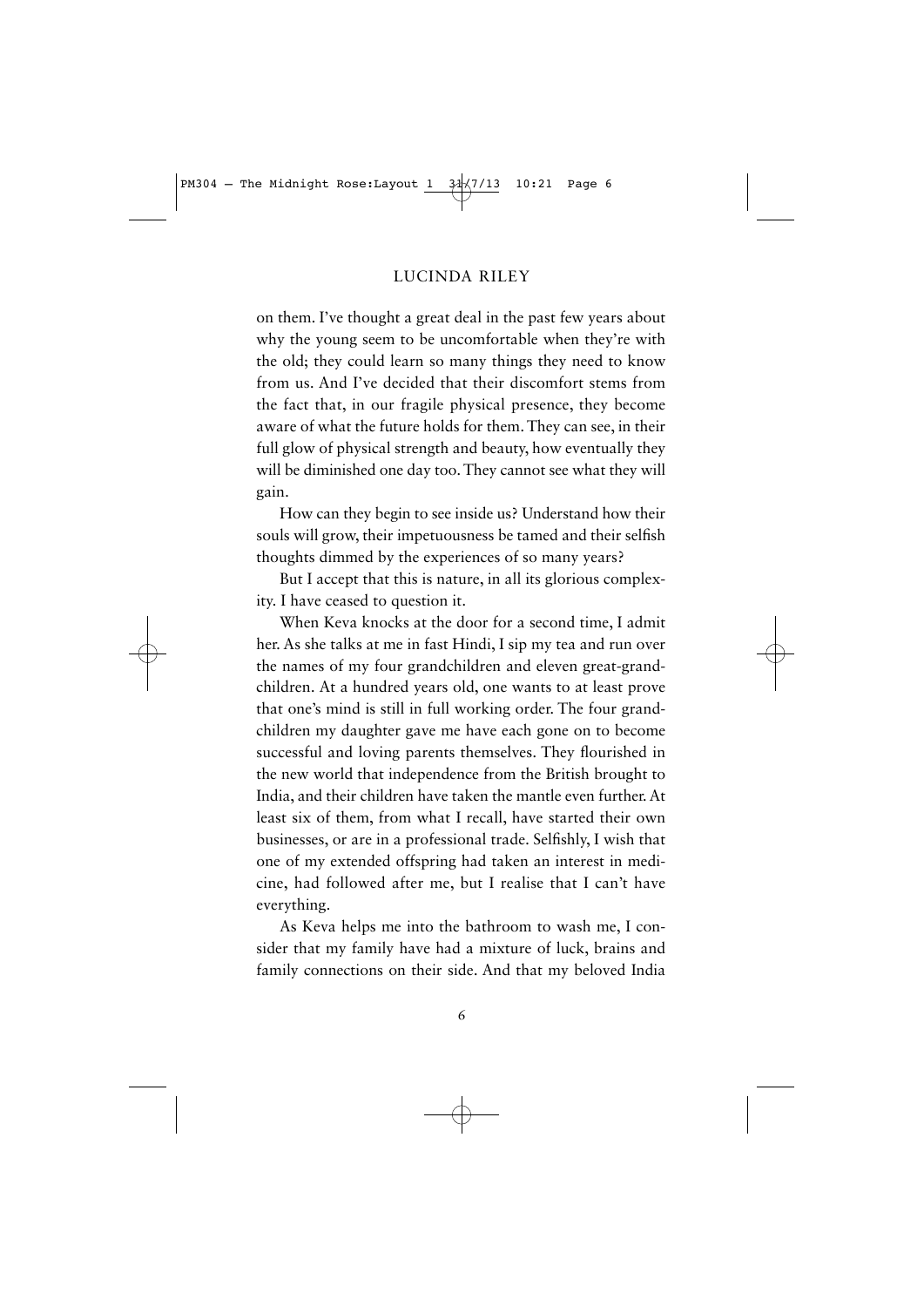has probably another century to go before the millions who still starve on her streets gain some modicum of their basic human needs. I have done my best to help over the years, but I realise my efforts are a mere ripple in the ocean against a roaring tide of poverty and deprivation.

Sitting patiently whilst Keva dresses me in my new sari – a birthday present from Muna, my daughter – I decide I won't think these maudlin thoughts today. I've attempted where I can to improve those lives that have brushed against mine, and I must be content with that.

'You look beautiful, Madam Chavan.'

As I look at my reflection in the mirror, I know that she is lying, but I love her for it. My fingers reach for the pearls that have sat around my neck since the day I received them, nearly eighty years ago. In my will, I have left them to my daughter Muna.

'Your daughter arrives at eleven o'clock, and the rest of the family will be here an hour later. Where shall I put you until they come?'

I smile at her, feeling much like a mahogany chair. 'You may put me in the window. I want to look at my mountains,' I say. She helps me up, steers me gently to the armchair and sits me down.

'Can I bring you anything else, madam?'

'No. You go now to the kitchen and make sure that cook of ours has the lunch menu under control.'

'Yes, madam.' She moves my bell from the night-stand to the table at my side and quietly leaves the room.

I turn my face into the sunlight, which is starting to stream through the big picture windows of my hill-top bungalow. As I bask in it like a cat, I remember the friends who have already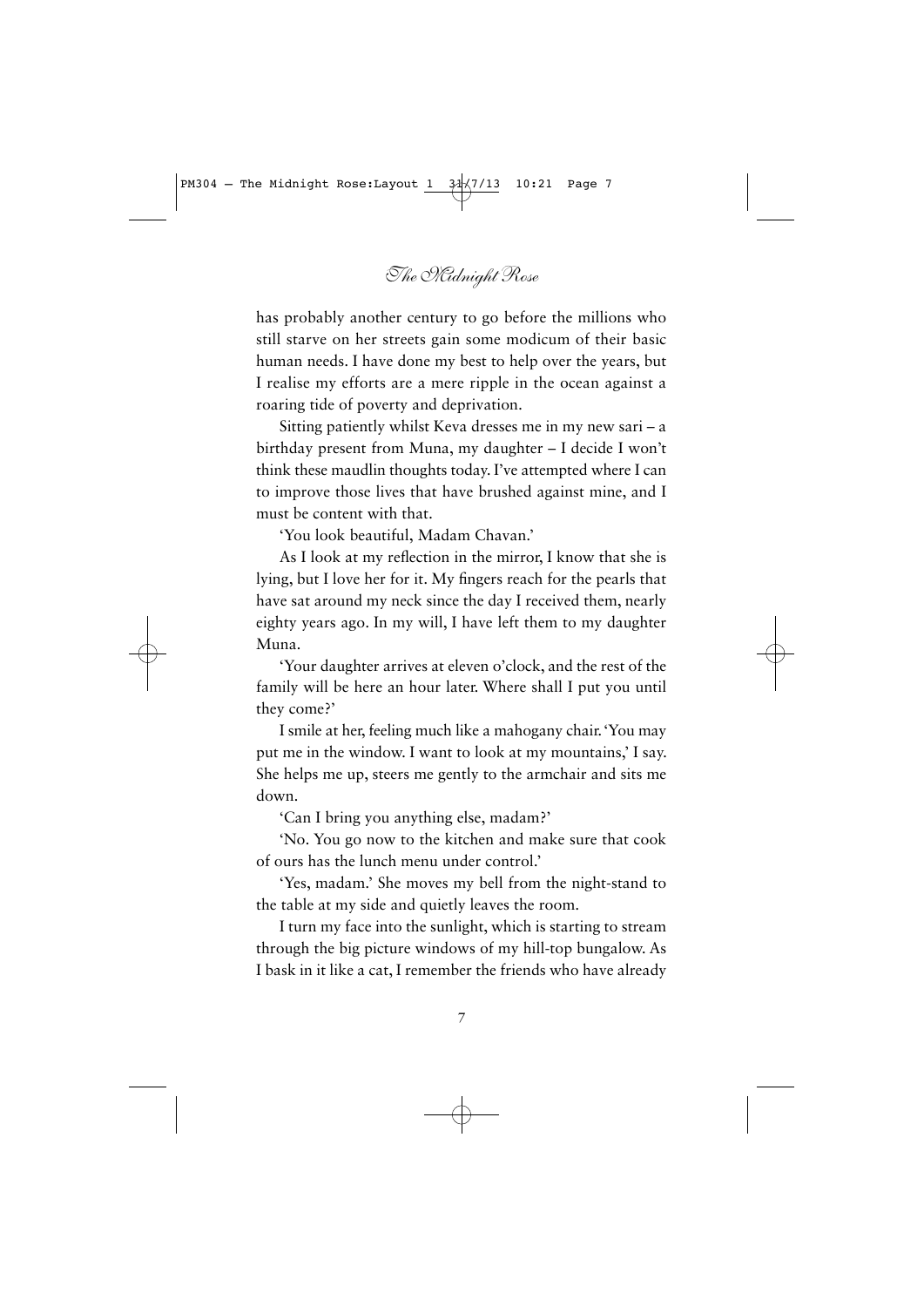#### LUCINDA RILEY

passed over and won't be joining me today for my celebration. Indira, my most beloved friend, died over fifteen years ago. I confess that was one of the few moments in my life when I have broken down and wept uncontrollably. Even my devoted daughter could not match the love and friendship Indira showed me. Self-absorbed and flighty until the moment she died, Indira was there when I needed her most.

I look across to the writing bureau which sits in the alcove opposite me, and can't help but think about what is concealed inside its locked drawer. It is a letter, and it runs over three hundred pages. It is written to my beloved son and tells the story of my life from the beginning. As the years passed, I began to worry that I would forget the details, that they would become blurred and grainy in my mind, like the reel of a silent black-and-white film. If, as I believe to this day, my son is alive and if he were ever returned to me, I wanted to be able to present him with the story of his mother and her enduring love for her lost child. And the reasons why she had had to leave him behind . . .

I began to write it when I was in middle age, believing then that I might be taken at any time. There it has sat for nearly fifty years, untouched and unread, because he never came to find me, and I still haven't found him.

Not even my daughter knows the story of my life before she arrived on the planet. Sometimes I feel guilty for never revealing the truth to her. But I believe it is enough that she has known my love when her brother was denied it.

I glance at the bureau, viewing in my mind's eye the yellowing pile of paper inside it. And I ask the gods to guide me. When I die, as surely I must soon, I would be horrified for it to fall into the wrong hands. I ponder for a few seconds on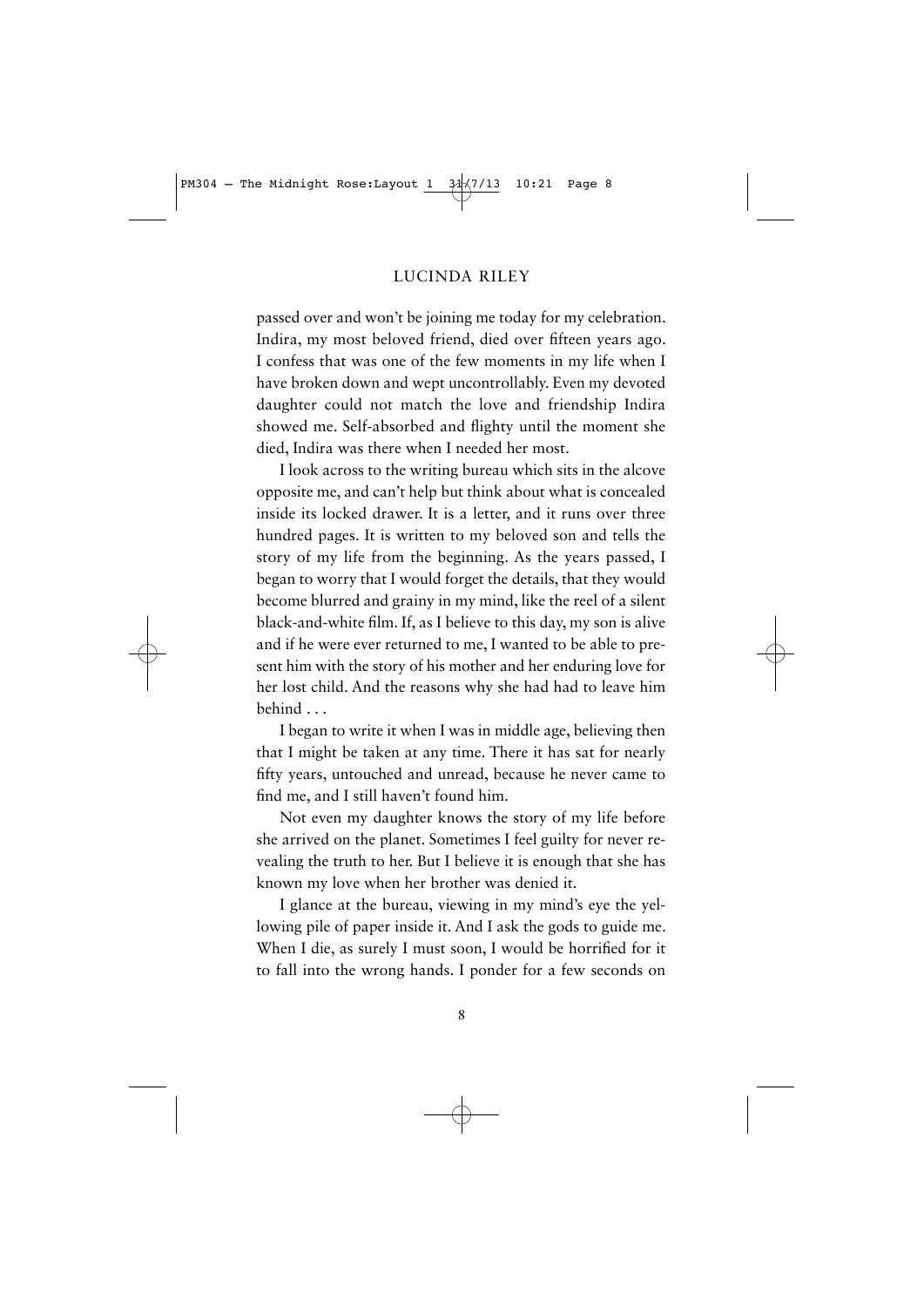whether I should light a fire and ask Keva to place the papers onto it. But no, I shake my head. I can never bring myself to do that, just in case I do find him. There is still hope. After all, I've lived to a hundred; I may live to a hundred and ten.

But who to entrust it to, in the meantime, just in case . . . ?

I mentally scan my family members, taking them in generations. At each name, I listen for guidance. And it's on the name of one of my great-grandsons that I pause.

Ari Malik, the eldest child of my eldest grandson, Vivek. I chuckle slightly as the shiver runs up my spine – the signal I've had from those above who understand so much more than I ever can. Ari, the only member of my extended family to be blessed with blue eyes. Other than my beloved lost child.

I concentrate hard to bring to mind his details; with eleven great-grandchildren, I comfort myself, a person half my age would struggle to remember. And besides, they are spread out all over India these days, and I rarely see them.

Vivek, Ari's father, has been the most financially successful of my grandchildren. He was always clever, if a little dull. He is an engineer and has earned enough to provide his wife and three children with a very comfortable life. If my memory serves me, Ari was educated in England. He was always a bright little thing, though quite what he's been doing since he left school escapes me. Today, I decide, I will find out. I will watch him. And I'm sure I'll know whether my current instinct is correct.

With that settled, and feeling calmer now that a solution to my dilemma is perhaps at hand, I close my eyes and allow myself to doze.

'Where is he?!' Samina Malik whispered to her husband. 'He swore to me that he wouldn't be late for this,' she added, as she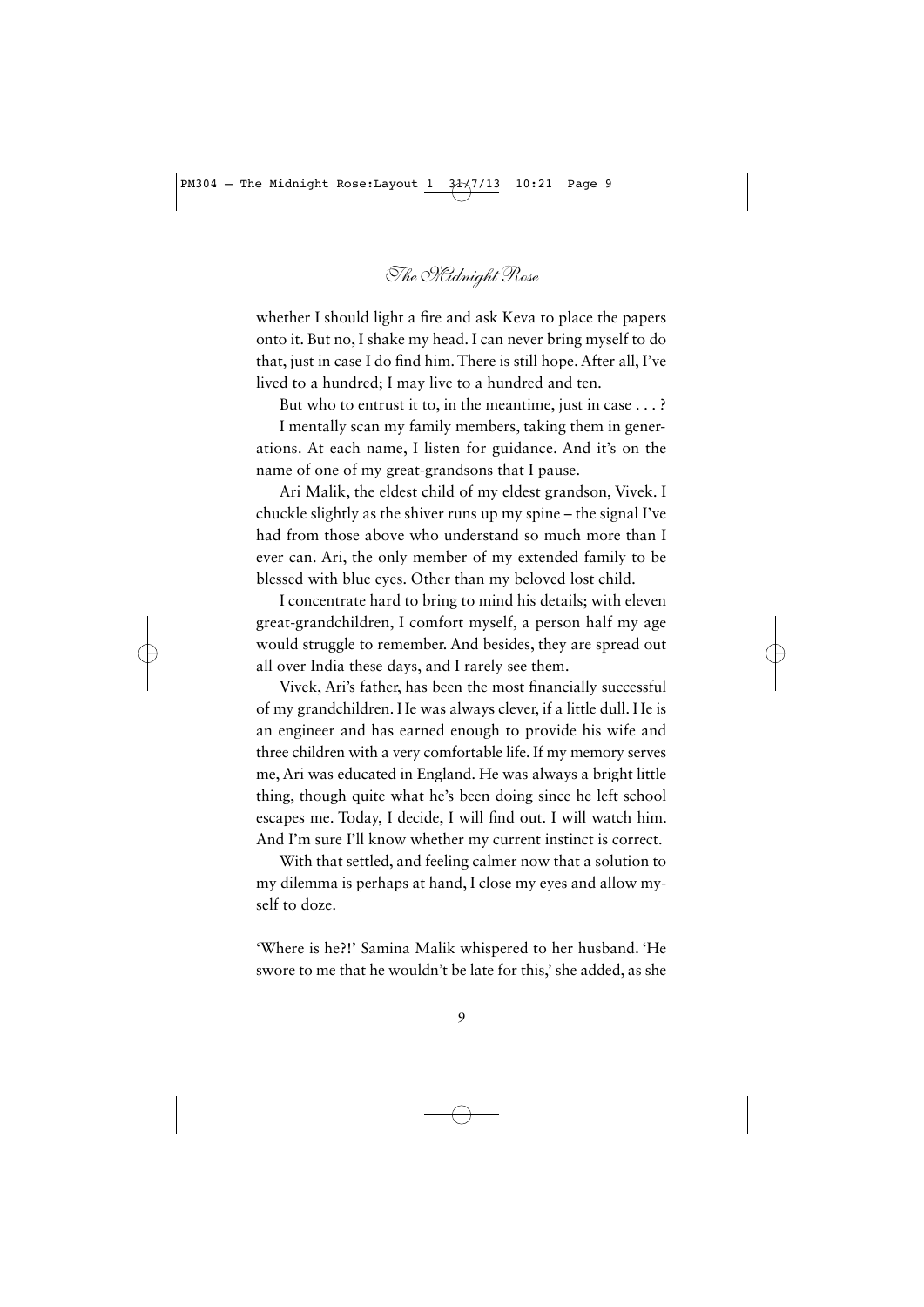surveyed the other, fully present members of Anahita's extended family. They were clustered around the old lady in the elegant drawing room of her bungalow, plying her with presents and compliments.

'Don't panic, Samina,' Vivek comforted his wife, 'our son will be here.'

'He said he'd meet us at the station so we could come up the hill together as a family at ten o'clock . . . I swear, Vivek, that boy has no respect for his family, I—'

'Hush, pyari, he's a busy young man, and a good boy, too.'

'You think so?' questioned Samina. 'I'm not so sure. Every time I call his apartment, a different female voice answers. You know what Mumbai is like, full of Bollywood hussies and sharks,' she whispered, not wishing any other member of the family to overhear their conversation.

'Yes, and our son is twenty-five years old now and running his own business. He can take care of himself,' Vivek said.

'The staff are waiting for him to arrive so they can bring in the champagne and make the toast. Keva is concerned your grandmother will become too tired if we leave it much longer. If Ari's not here in the next ten minutes, I'll tell them to continue without him.'

'I told you, there will be no need for you to do that,' Vivek said, smiling broadly as Ari, his favourite son, entered the room. 'Your mother was in a panic, as always,' he told Ari, smiling as he clasped his son in a warm embrace.

'You promised to be there at the station. We waited an hour! Where were you?' Samina frowned at her handsome son but, as always, she knew it was a losing battle against the tide of his charm.

'Ma, forgive me.' Ari gave his mother a winning smile and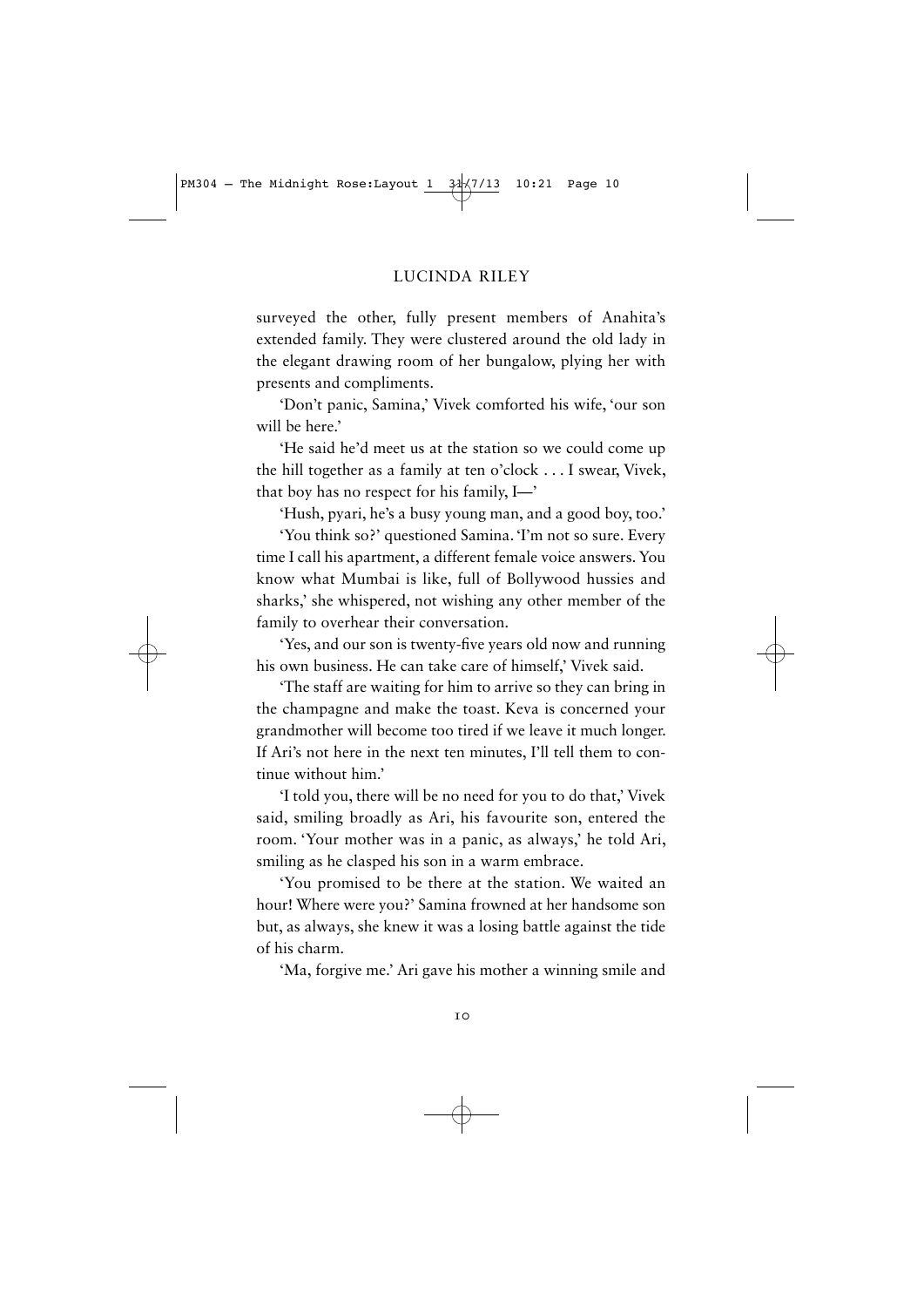took her hands in his. 'I was delayed, and I did try to call your cellphone. But, as usual, it was switched off.'

Ari and his father shared a smirk. Samina's inability to use her cellphone was a family joke.

'Anyway, I'm here now,' he said, looking around at the rest of his clan. 'Did I miss anything?'

'No, and your great-grandmother has been so busy greeting the rest of her family, let's hope she hasn't noticed your late arrival,' replied Vivek.

Ari turned and looked through the crowd of his own blood to the matriarch whose genes had spun invisible threads down through the generations. As he did so, he saw her bright, inquisitive eyes pinned on him.

'Ari! You have thought to join us at last.' She smiled. 'Come and kiss your great-grandmother.'

'She may be a hundred today, but your grandmother misses nothing,' Samina whispered to Vivek.

As Anahita opened her frail arms to Ari, the crowd of relations parted and all eyes in the room turned to him. Ari walked towards her and knelt in front of her, showing his respect with a deep *pranaam* and waiting for her blessing.

'Par-Nani, forgive me for being late. It's a long journey from Mumbai,' he explained.

As he looked up, he could see her eyes boring into him in the peculiar way they always did, as if she were assessing his soul.

'No matter,' she said as her shrunken, childlike fingers touched his cheek with the light brush of a butterfly wing. 'Although', she lowered her voice to a whisper so only he could hear, 'I always find it useful to check I have set my alarm to the correct time the night before.' She gave him a surreptitious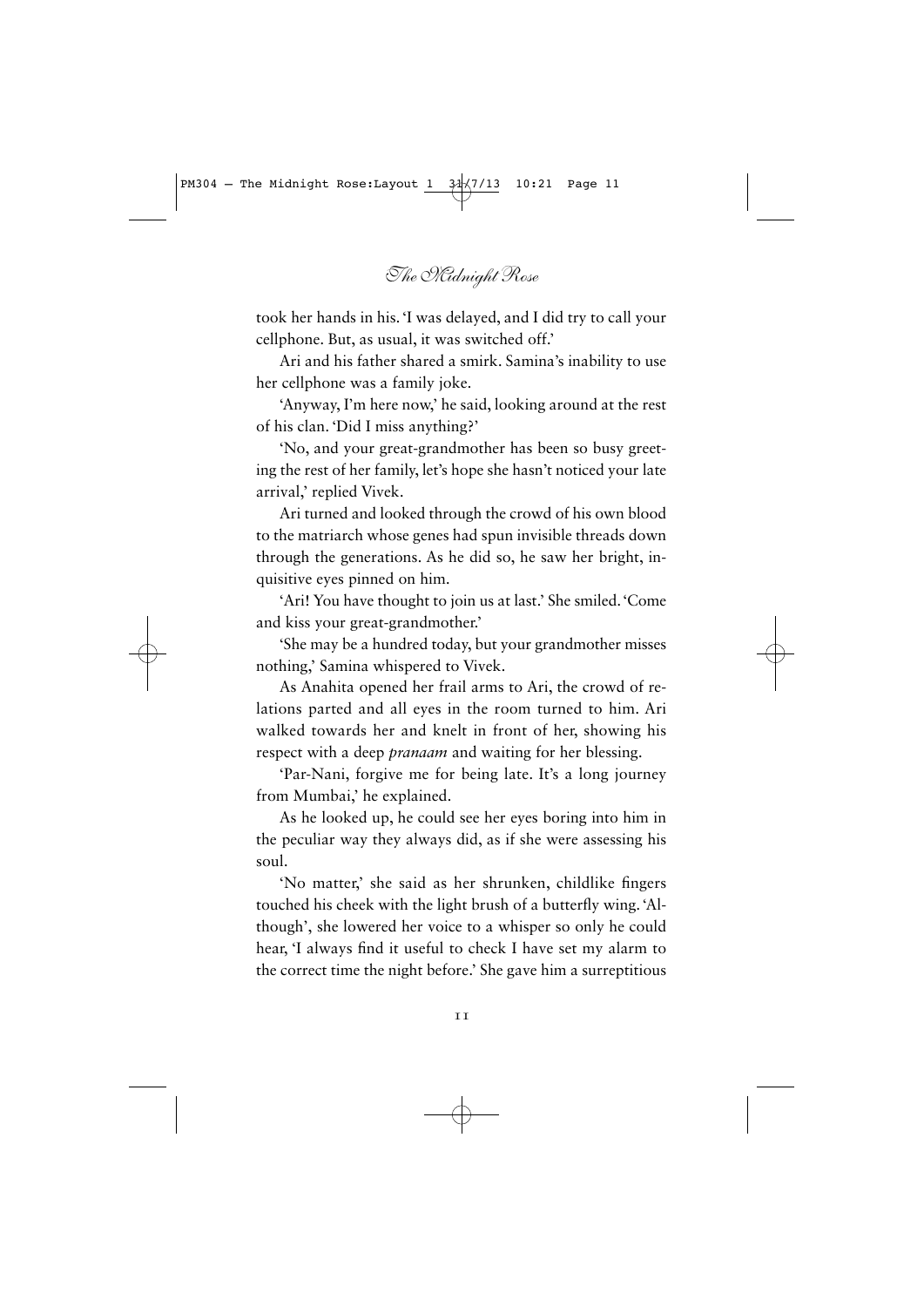wink, then indicated that he was to stand. 'You and I will speak later. I can see Keva is eager to start the proceedings.'

'Yes, Par-Nani, of course,' said Ari, feeling a blush rising to his cheeks as he stood. 'Happy birthday.'

As he walked back towards his parents, Ari wondered just how his great-grandmother could have known the exact reason why he was late today.

The day progressed as planned, with Vivek, as the eldest of Anahita's grandchildren, making a moving speech about her remarkable life. As the champagne flowed, tongues loosened and the peculiar tension of a family gathered together after too long apart began to ease. The naturally competitive edge of the siblings blurred as they re-established their places in the family hierarchy, and the younger cousins lost their shyness and found common ground.

'Look at your son!' commented Muna, Anahita's daughter, to Vivek. 'His girl cousins are swooning all over him. It will be time for him to think of marriage soon,' she added.

'I doubt that's how he sees it,' grumbled Samina to her mother-in-law. 'These days, young men seem to play the field into their thirties.'

'You will not arrange anything for him, then?' enquired Muna.

'We will, of course, but I doubt he'll agree.' Vivek sighed. 'Ari is of a new generation, the master of his own universe. He has his business and travels the world. Times have changed, Ma, and Samina and I must allow our children some choice in picking their husbands and wives.'

'Really?' Muna raised an eyebrow. 'That's very modern of you, Vivek. After all, you two haven't done so badly together.'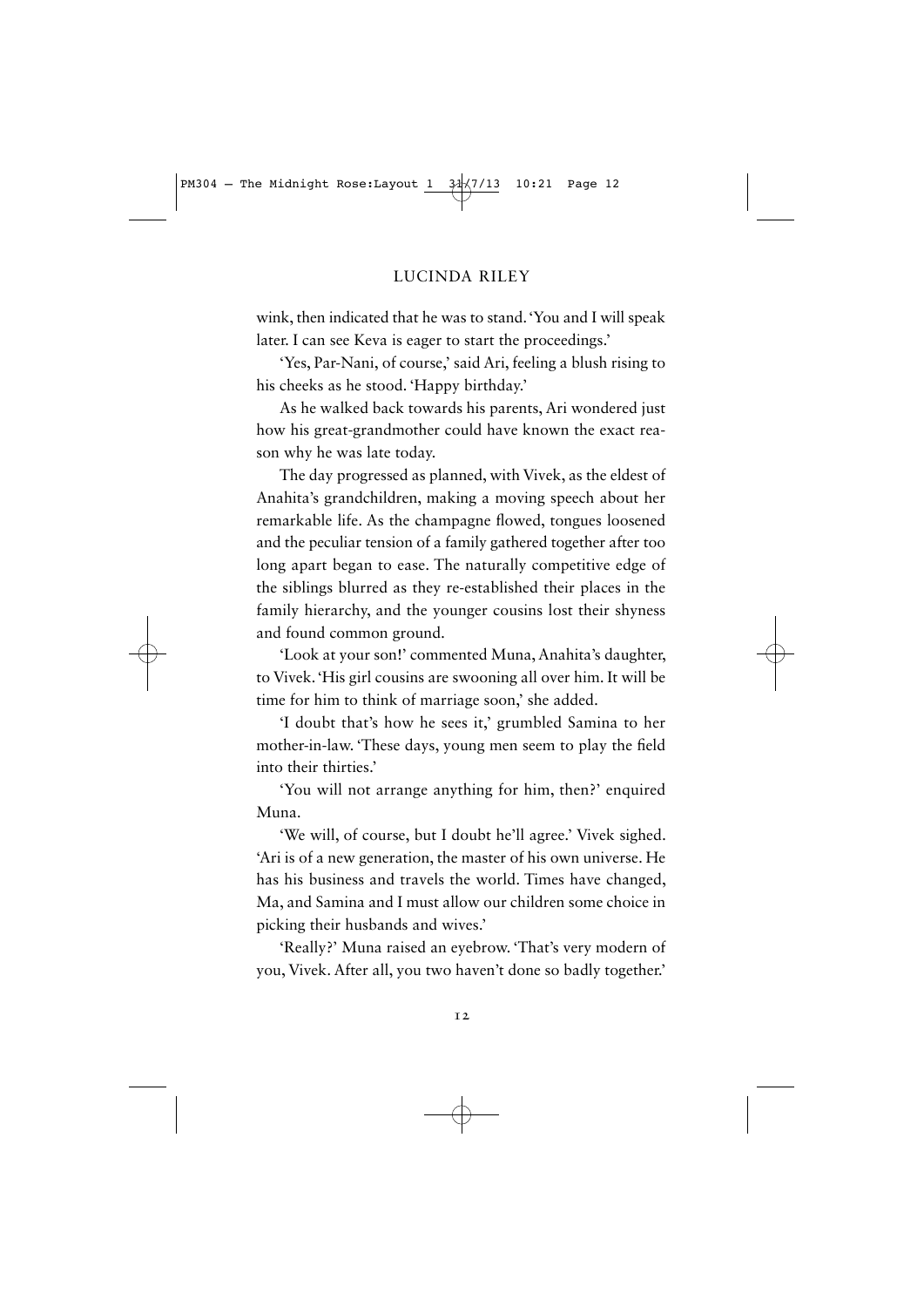'Yes, Ma,' agreed Vivek, taking his wife's hand. 'You made a good choice for me.' He smiled.

'But we're swimming against an impossible current,' said Samina. 'The young do as they wish these days, and make their own decisions.' Wishing to change the subject, she glanced across to Anahita. 'Your mother seems to be enjoying the day,' she commented to Muna. 'She really is a miracle, a wonder of nature.'

'Yes,' Muna sighed, 'but I do worry about her up here in the hills with only Keva to care for her. It gets so cold in the winter and it can't be good for her old bones. I've asked her many times to come and live with us in Guhagar so that we can watch over her. But, of course, she refuses. She says she feels closer to her spirits up here and, of course, her past too.'

'Her *mysterious* past.' Vivek raised an eyebrow. 'Ma, do you think you'll ever persuade her to tell you who your father was? I know he died before you were born, but the details have always seemed sketchy to me.'

'It mattered when I was growing up, and I remember pla guing her with questions, but now,' she shrugged, 'if she wants to keep her secrets, she can. She could not have been a more loving parent to me and I don't wish to upset her.' As Muna glanced over and looked at her mother fondly, Anahita caught her eye and beckoned her daughter towards her.

'Yes, Maaji, what is it?' Muna joined her mother.

'I'm a little tired now.' Anahita smiled. 'I wish to rest. And in one hour I want you to bring my great-grandson, Ari, to see me.'

'Of course.' Muna helped her mother to stand, and walked her through her relations. Keva, as ever hovering close by her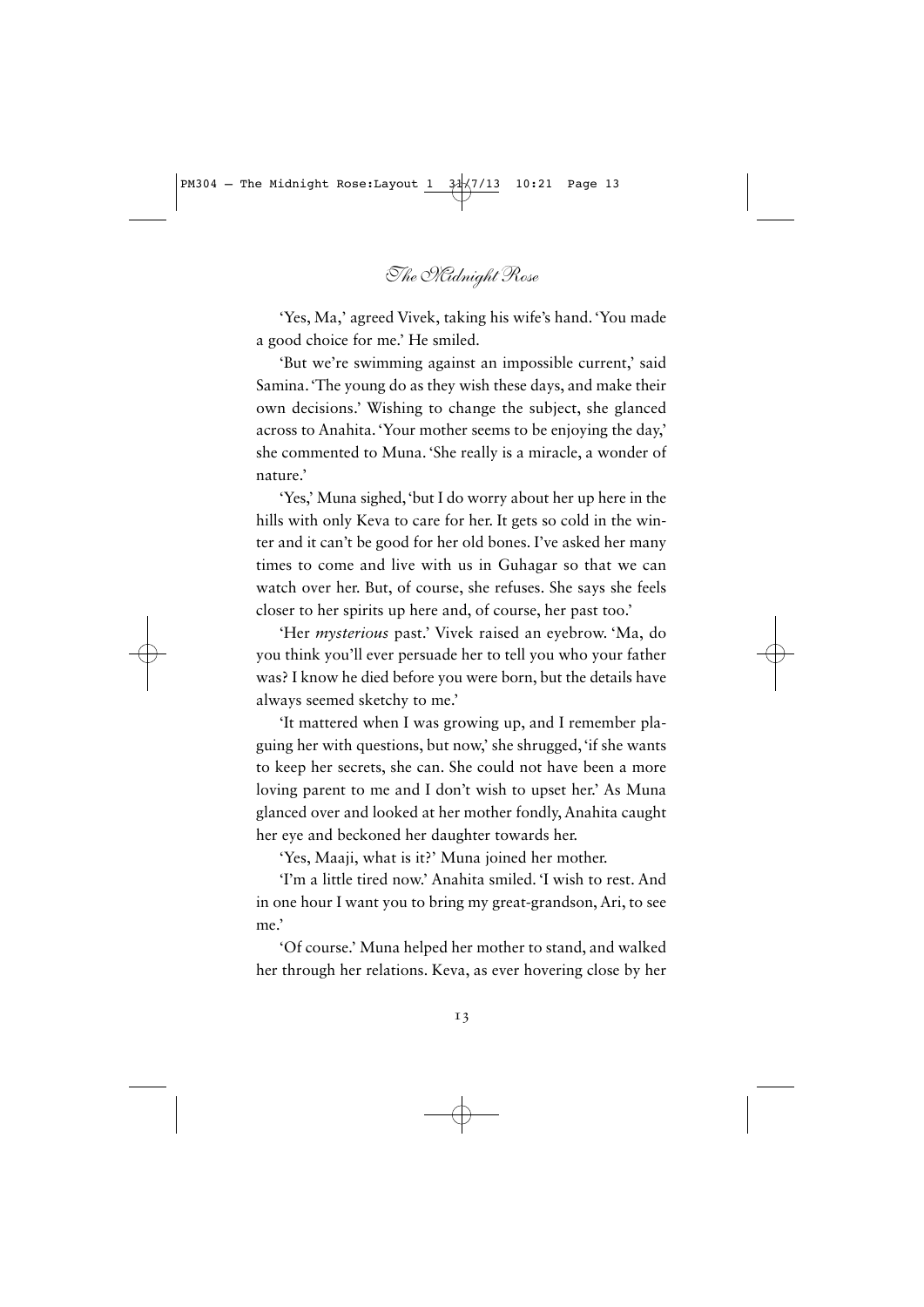mistress, stepped forward. 'My mother wishes to have a rest, Keva. Can you take her and settle her?'

'Of course, it has been a long day.'

Muna watched them leave the room and went back to join Vivek and his wife. 'She's taking a rest, but she's asked me if Ari will go and see her in one hour.'

'Really?' Vivek frowned. 'I wonder why?'

'Who knows the workings of my mother's mind?' Muna said, sighing.

'Well, I'd better tell him, I know he was talking about leaving soon. He has some business meeting in Mumbai first thing tomorrow morning.'

'Well, just for once, his family will come first,' said Samina firmly. 'I will go and find him.'

When Ari was told by his mother that his great-grandmother wished an audience with him in an hour's time, he was, as his father had predicted, not happy at all.

'I can't miss that plane,' he explained. 'You must understand, Ma, that I have a business to run.'

'Then I will ask your father to go and tell his grandmother that, on her hundredth birthday, her eldest great-grandchild could not spare the time to speak with her as she had requested.'

'But Ma—' Ari saw his mother's grim expression and sighed. 'Okay,' he nodded, 'I will stay. Excuse me, I must try and find a signal somewhere in this place to make a call and postpone the meeting.'

Samina watched her son as he walked away from her, staring intently at his cellphone. He'd been a determined child from the day he was born, and there was no doubt that she had indulged her first-born, as any mother did. He'd always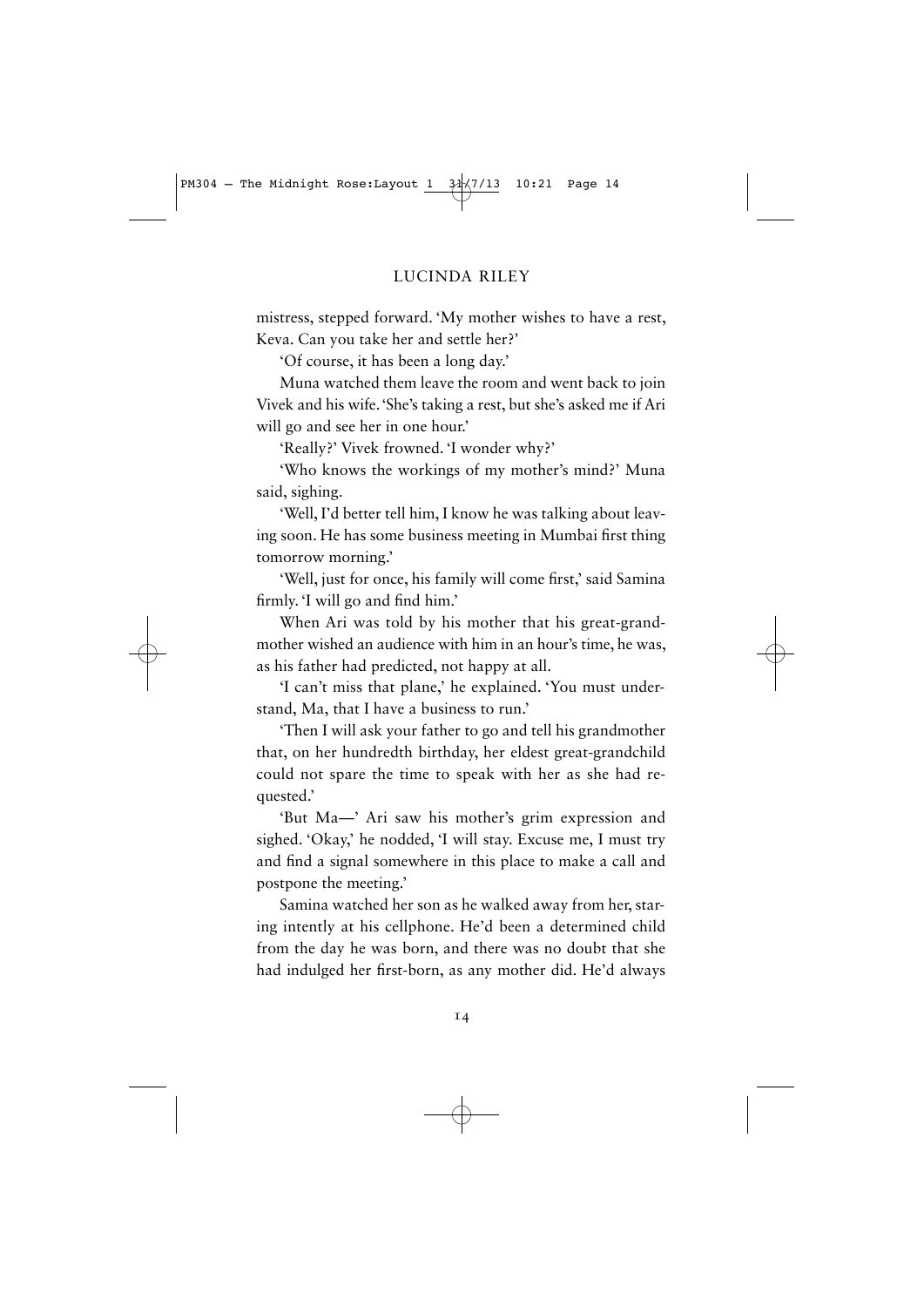been special, from the moment he'd opened his eyes and she'd stared at the blueness of them in shock. Vivek had teased her endlessly about them, questioning her fidelity. Until they'd visited Anahita and she'd announced that Muna's dead father had also been the owner of eyes of a similar colour.

Ari's skin was lighter than that of the rest of his siblings, and his startling looks had always attracted attention. With the amount of it he had received over his twenty-five years, there was no doubt he had an arrogance about him. But his saving grace had always been his sweetness of character. Out of all her children, Ari had always been the most loving towards her, at her side in an instant if there was a problem. Up until the time he'd taken off for Mumbai, announcing he was starting his own business . . .

Nowadays, the Ari who visited his family seemed harder, self-absorbed and, if she were being frank, Samina found she liked him less and less. Walking back towards her husband, she prayed it was a stage that would pass.

'My great-grandson may come in now,' Anahita announced, as Keva sat her up in bed and fluffed the pillows behind her head.

'Yes, madam. I will get him.'

'And I do not wish for us to be disturbed.'

'No, madam.'

'Good afternoon, Par-Nani,' said Ari as he walked briskly into the room a few seconds later. 'I hope you are feeling more rested now?'

'Yes,' Anahita indicated the chair. 'Please, Ari, sit down. And I apologise for disrupting your business plans tomorrow.'

'Really,' Ari felt the blood rushing to his cheeks for the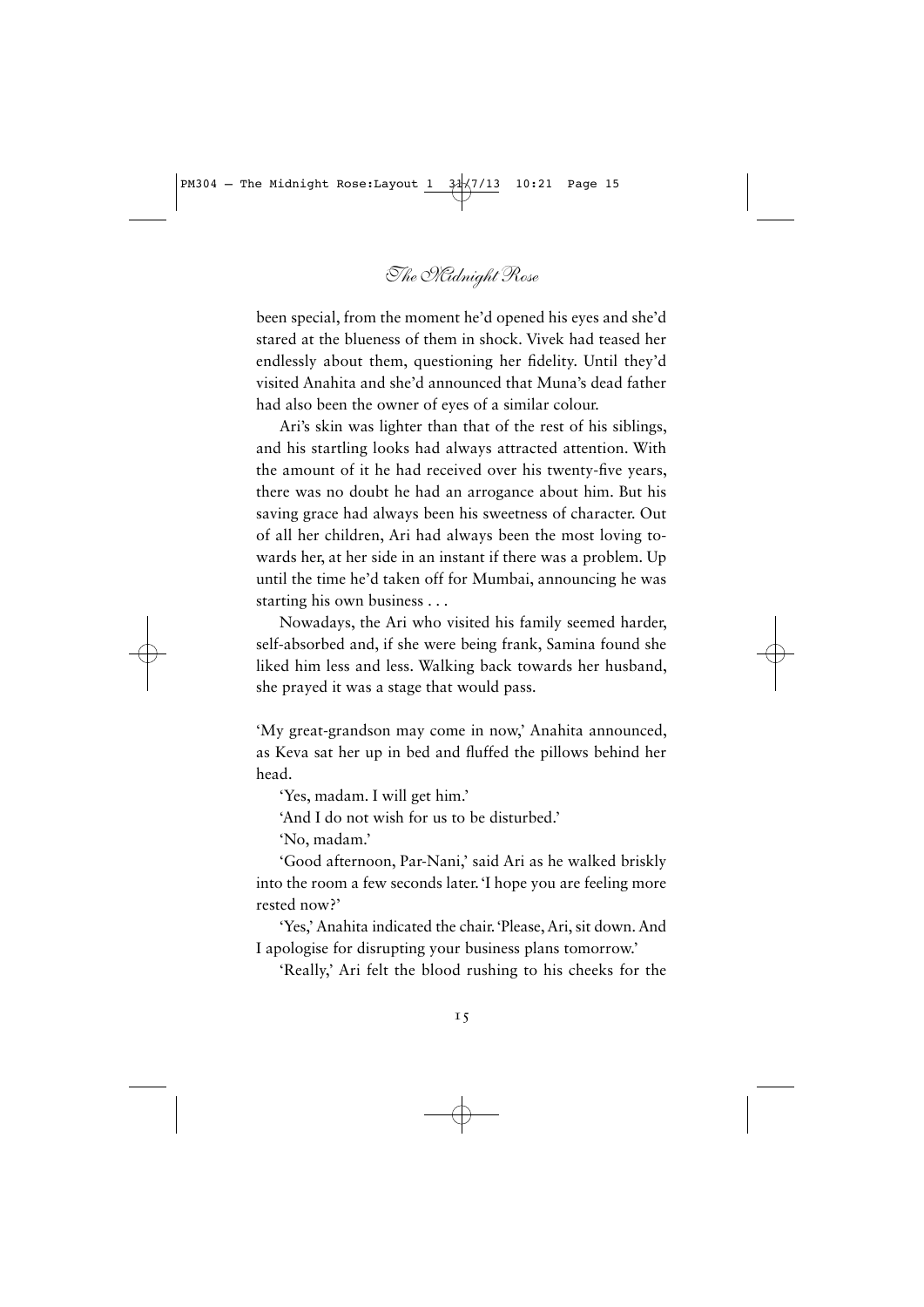second time that day, 'it's no problem at all.' He watched as she gazed at him with her penetrating eyes, and wondered how she seemed to be able to read his mind.

'Your father tells me you're living in Mumbai and that you now run a successful business.'

'Well, I wouldn't describe it as successful right now,' Ari said. 'But I'm working very hard to make it so in the future.'

'I can see that you're an ambitious young man. And I'm sure that one day your business will be as successful as you hope it will be.'

'Thank you, Par-Nani.'

Ari watched as his great-grandmother gave the ghost of a smile. 'Of course, it may not bring you the contentment you believe it will. There's more to life than work and riches. Still, that's for you to discover,' she added. 'Now, Ari, I have something I wish to give you. Please, open the writing bureau with this key, and take out the pile of paper you'll find inside it.'

Ari took the key from his grandmother's fingers, twisted it in the lock and removed an ageing manuscript from inside it.

'What is this?' he asked her.

'It is the story of your great-grandmother's life. I wrote it to keep a record for my lost son. Sadly, I've never found him.'

Ari watched as Anahita's eyes became watery. He'd heard some talk from his father years ago about the son who had died in infancy in England when his great-grandmother had been over there during the First World War. If his memory served him right, he thought she'd had to leave him behind when she returned to India. Apparently, Anahita had refused to believe that her son was dead.

'But I thought—'

'Yes, I'm sure you've been told I have his death certificate.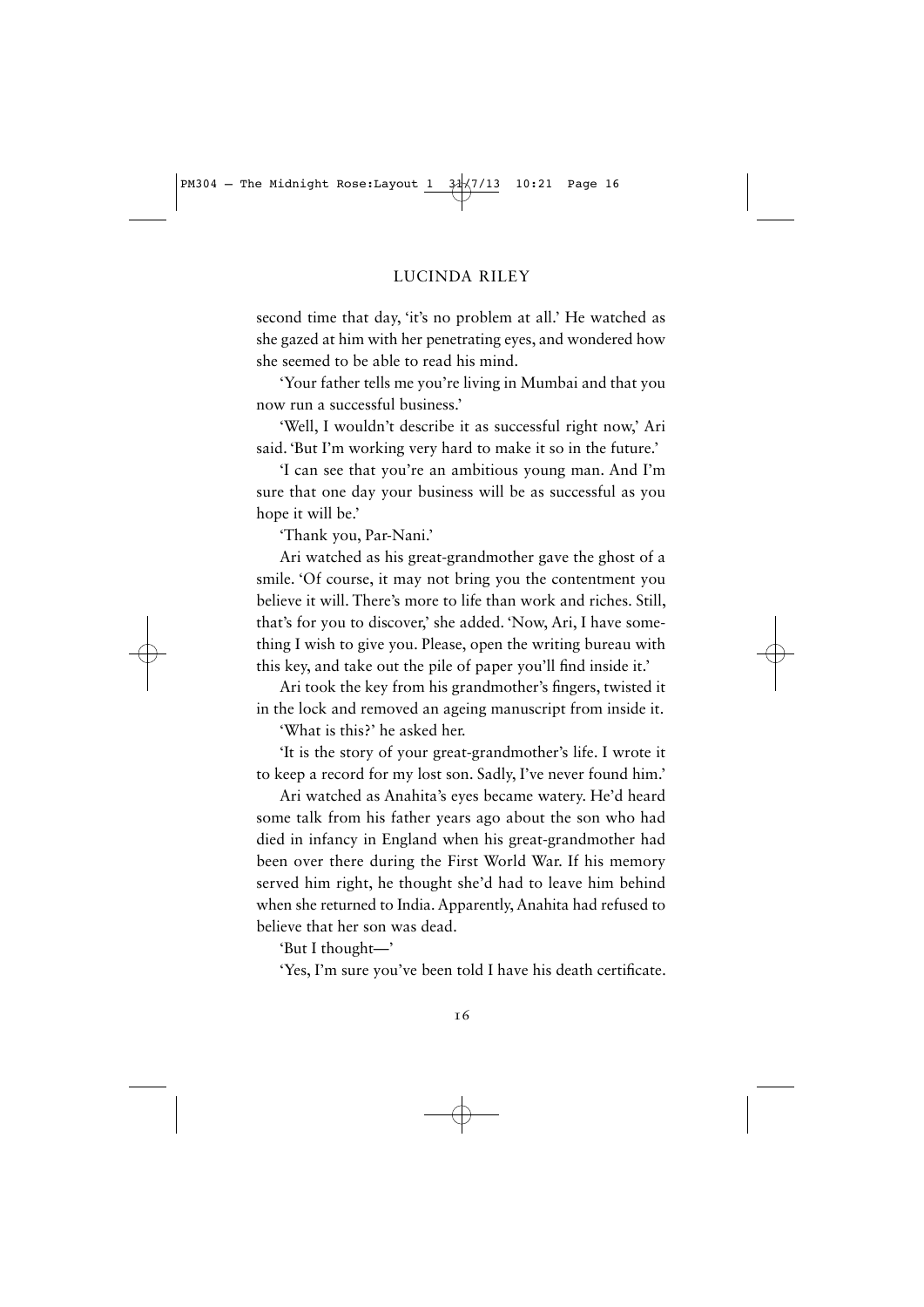And I'm simply a sad and perhaps mad mother who is unable to accept her beloved son's passing.'

'I have heard of the story,' he admitted.

'I know what my family think, and what you almost certainly think too. But believe me, there are more things in heaven and earth than can be explained in a man-made document. There is a mother's heart, and her soul, which tells her things that cannot be ignored. And I will tell you now that my son is not dead.'

'Par-Nani, I believe you.'

'I understand that you do not, but I don't mind. However, it's partly my fault that my family don't believe me. I've never explained to them what happened all those years ago.'

'Why not?'

'Because . . .' Anahita gazed out of the window to her beloved mountains. She gave a slight shake of her head. 'It isn't right for me to tell you now. It's all in there.' She pointed a finger at the pages in Ari's hands. 'When the moment is right for you – and you will know when that is – perhaps you will read my story. And then, you will decide for yourself whether to investigate it.'

'I see,' said Ari, but he didn't.

'All I ask of you is that you share its contents with no one in our family until I die. It is my life I entrust to you, Ari. As you know,' Anahita paused, 'sadly, my time on this earth is running out.'

Ari stared at her, confused as to what his great-grandmother wished him to do. 'You want me to read this and then make investigations as to the whereabouts of your son?' he clarified.

'Yes.'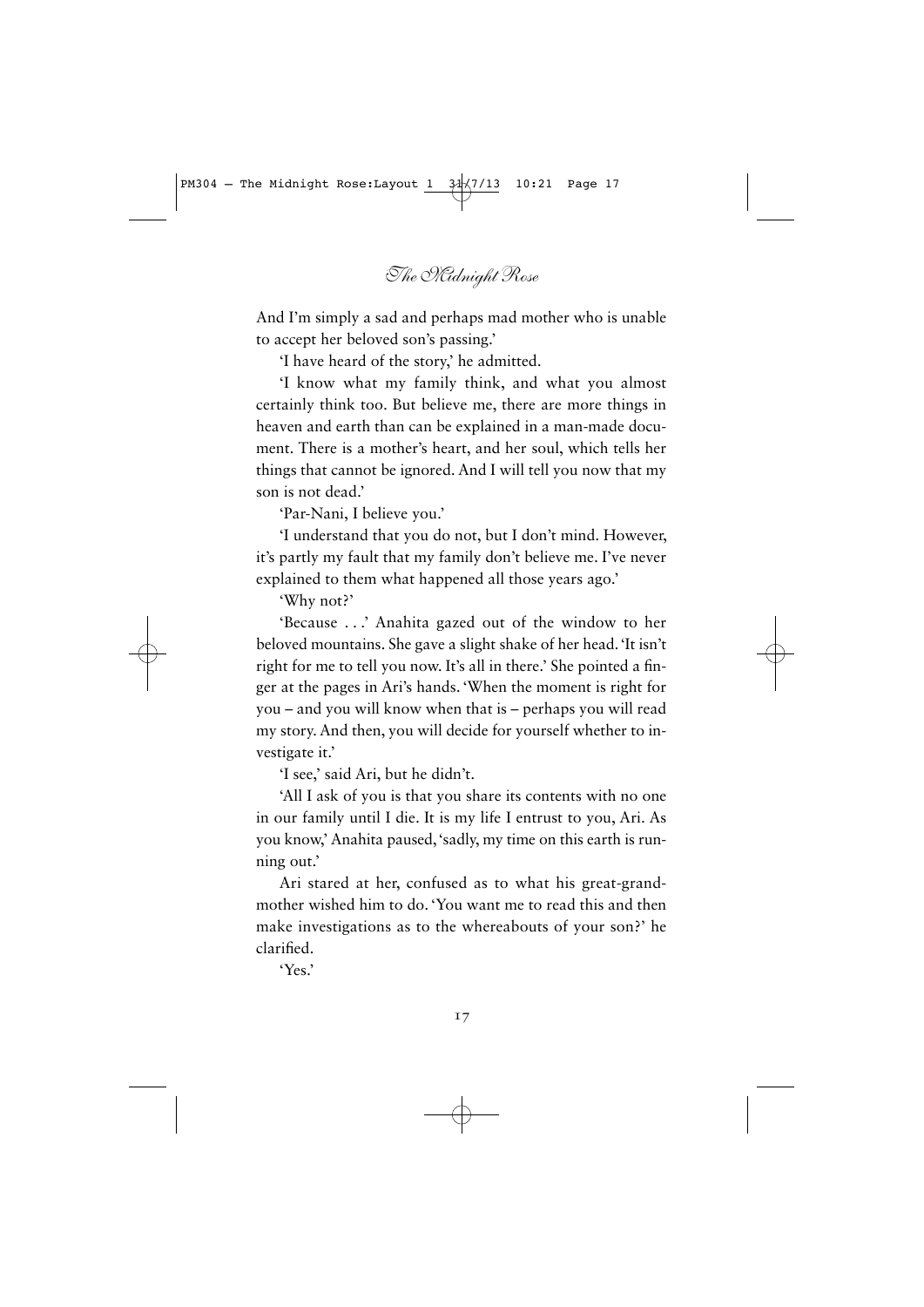'But where would I start?'

'In England, of course.' Anahita stared at him. 'You would retrace my footsteps. Everything you need to know you now hold in the palms of your hands. And besides, your father tells me you run some kind of computer company. You, of all people, have the webbing at your disposal.'

'You mean the "Web"?' Ari said with a smile.

'Yes, so I'm sure it would take you a few seconds to find the place where it all began,' Anahita concluded.

Ari followed his great-grandmother's eye-line out to the mountains beyond the window. 'It's a beautiful view,' he said, for want of something better to say.

'Yes, and it's why I stay here, even though my daughter disapproves. One day soon, I'll travel upwards, way beyond those peaks, and I'll be happy for it. I will see many people there whom I've mourned in my life. But of course, as it stands,' Anahita's gaze landed on her great-grandson once more, 'not the one I wish to see most of all.'

'How do you know he's still alive?'

Anahita reverted her eyes to the skyline, then closed them wearily. 'As I said, it's all in my story.'

'Of course.' Ari knew he was dismissed. 'So, I'll let you rest, Par-Nani.'

Anahita nodded. Ari stood up, made a *pranaam*, then kissed his great-grandmother on each cheek.

'Goodbye, and I'm sure I'll see you soon,' he commented as he walked towards the door.

'Perhaps,' she answered.

As Ari made to leave the room, he turned back suddenly on instinct. 'Par-Nani, why me? Why not give this story to your daughter, or my father?'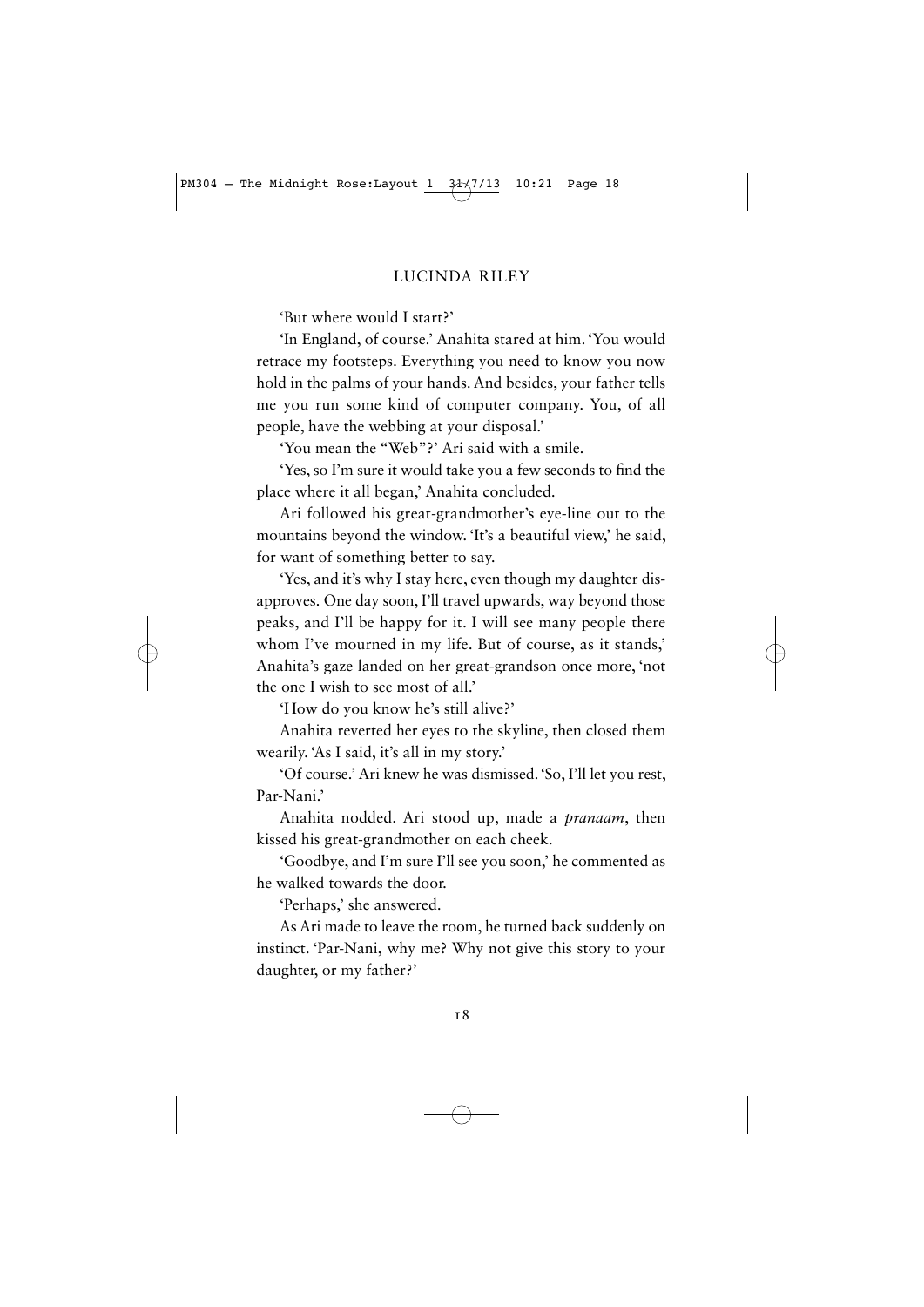Anahita stared at him. 'Because, Ari, the story you hold in your hands might be my past, but it is also your future.'

Ari left the room feeling drained. Walking through the bungalow, he made for the coat rack by the front door, underneath which his briefcase sat. Stowing the yellowing pages inside it, he continued into the drawing room. His grandmother, Muna, approached him immediately.

'Why did she want to see you?' she asked him.

'Oh,' Ari replied airily, 'she doesn't believe her son is dead and wants me to go and investigate in England.' He raised his eyebrows for full effect.

'Not again!' Muna rolled her own eyes equally dramatically. 'Listen, I can show you the death certificate. Her son died when he was about three. Please, Ari,' Muna laid a hand on her grandson's shoulder, 'take no notice. She's been going on about this for years. Sadly, it's an old woman's fantasy, and certainly not worth wasting your precious time with. Take my word for it. I've listened to it for much longer than you. Now,' his grandmother smiled, 'come and have a last glass of champagne with your family.'

Ari sat on the last plane from Bagdogra back to Mumbai. He tried to concentrate on the figures in front of him, but Anahita's face kept floating into his vision. Surely his grandmother, Muna, was right when she said Anahita was deluded. And yet, there were things Anahita had said when they were alone – things she couldn't have known about him which had unsettled him. Perhaps there was something in her story . . . maybe he would take the time to glance through the manuscript when he arrived back home.

At Mumbai airport, even though it was past midnight,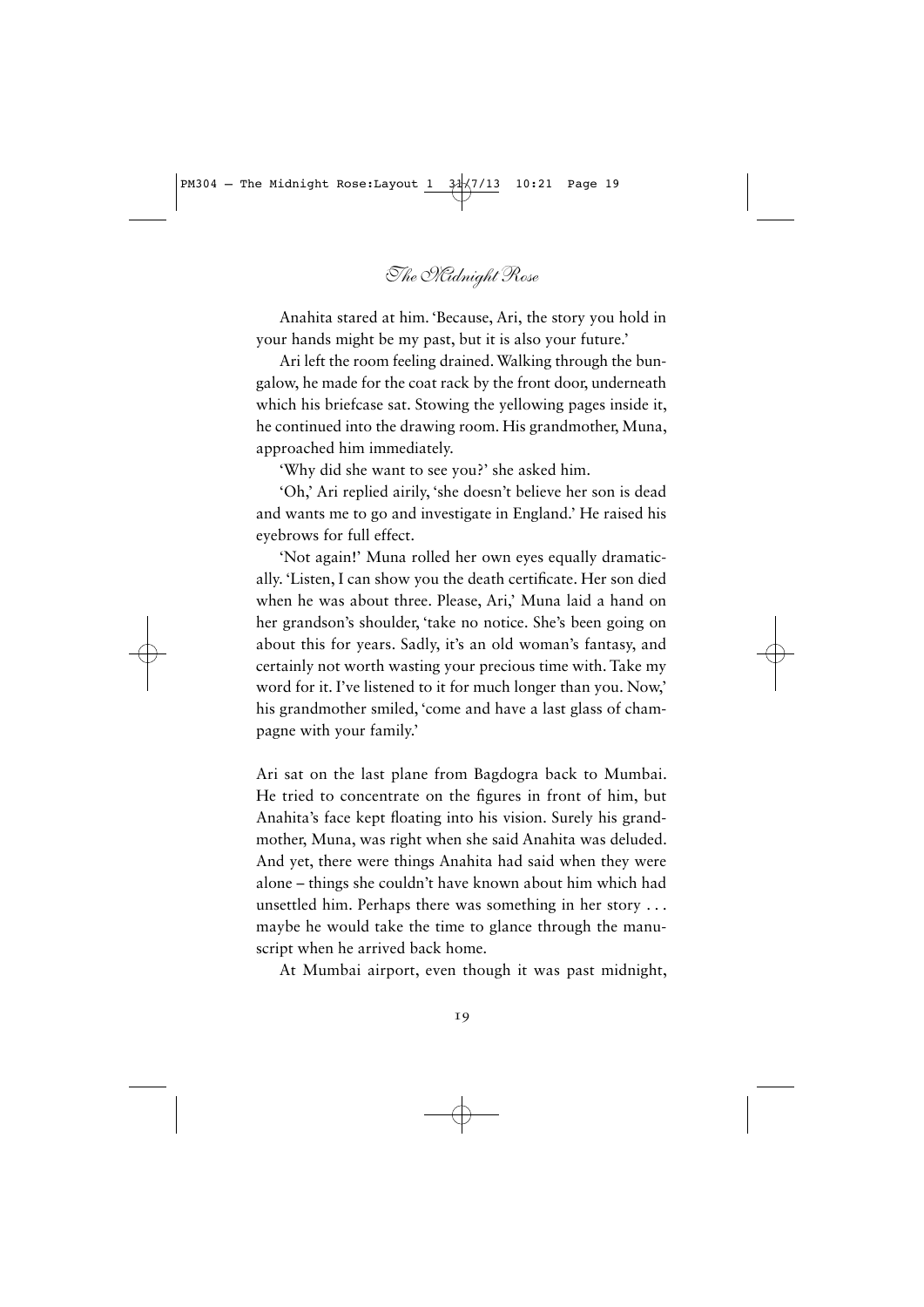Bimbi was there at Arrivals to greet him. The rest of the night was spent pleasantly in his apartment overlooking the Arabian Sea, enjoying her slim young body.

The following morning, he was already late for his meeting, and as he packed his briefcase with the documents he needed, he removed the papers Anahita had given him.

One day I will have time to read it, he thought, as he shoved the manuscript into the bottom drawer of his desk and hurriedly left his apartment.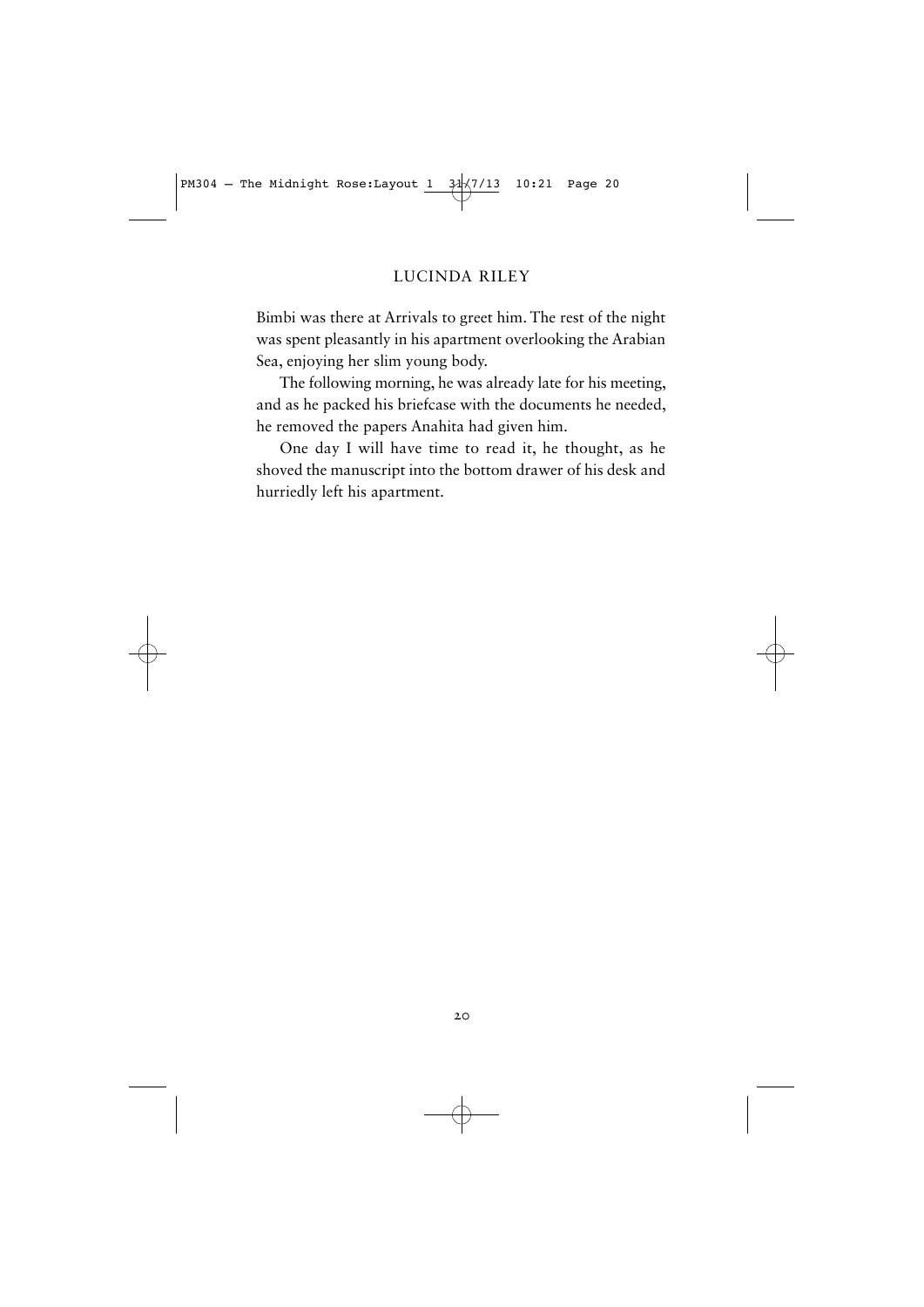*One year later*

. . . *I remember. In the still of the night, the merest hint of a breeze was a blessed relief from the interminable dry heat of Jaipur. Often, the other ladies and children of the zenana and I climb up to the rooftops of the Moon Palace . . .*

*And as I lie there gazing up at the stars, I hear the sweet, pure sound of the singing. And I know then that someone I love is being taken from the earth and gently cradled upwards . . .* 

I awake with a start, and find myself in my bedroom in Darjeeling, not on the palace rooftops in Jaipur. It was a dream, I try and comfort myself, disoriented, for the singing still continues in my ears. Yet I know for certain I am conscious.

I try to recover my senses and realise what this means: if I'm in the present, someone I love is dying at this moment. As my heart-rate increases, I close my eyes and scan my family, knowing that my second-sight will tell me who it is.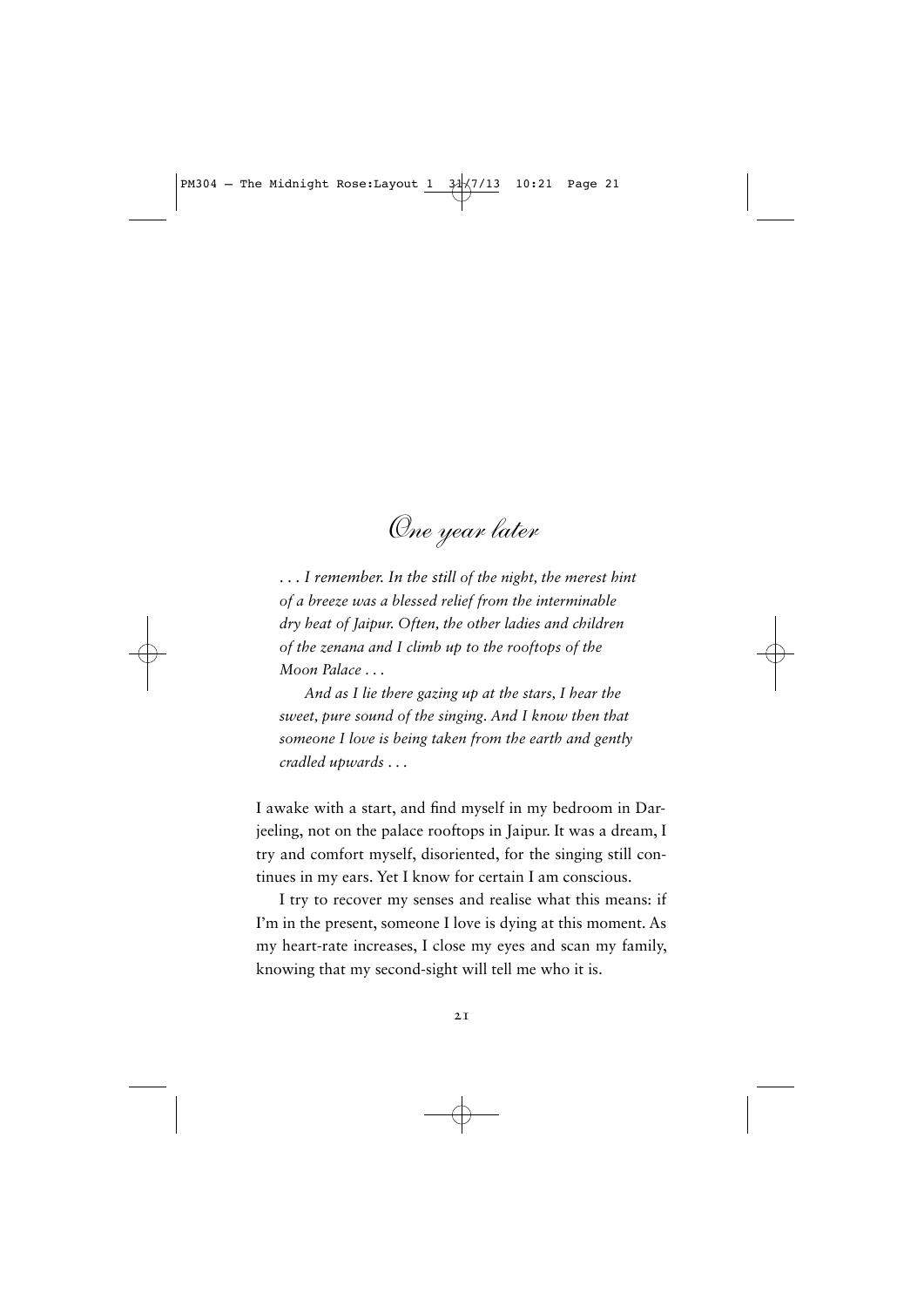For once, I come up with a blank. It is strange, I think, as the gods have never been wrong before.

But who  $\ldots$  ?

I close my eyes and breathe deeply, calmly, listening intently.

And then I know. I know for certain what I'm being told.

My son  $\dots$  my beloved son. I know it is he who is finally being taken upwards.

My eyes fill with tears and I gaze out of my window, looking up to the heavens for comfort. But it's night and beyond my window is only blackness.

There's a gentle knock at my door and Keva enters, concern on her face.

'Madam. I heard you weeping. Are you ill?' she asks as she crosses the room and stares down at me, taking my pulse at the same time.

I shake my head silently, while she reaches for a handkerchief to dry the tears that have fallen down my face. 'No,' I comfort her, 'I'm not ill.'

'Then what is it? Did you have a nightmare?'

'No.' I look up at her, knowing she won't understand. 'My child has just died.'

Keva stares at me in horror. 'But how did you discover that Madam Muna is dead?'

'It is not my daughter, Keva, but my son. The one I left behind in England many years ago. He was eighty-one,' I murmur. 'At least he enjoyed a long life.'

Again, Keva looks at me in confusion, and puts a hand to my forehead to see if I have a fever. 'But, madam, your son died many years ago. I think that perhaps you were dreaming,' she says, as much to convince herself as me.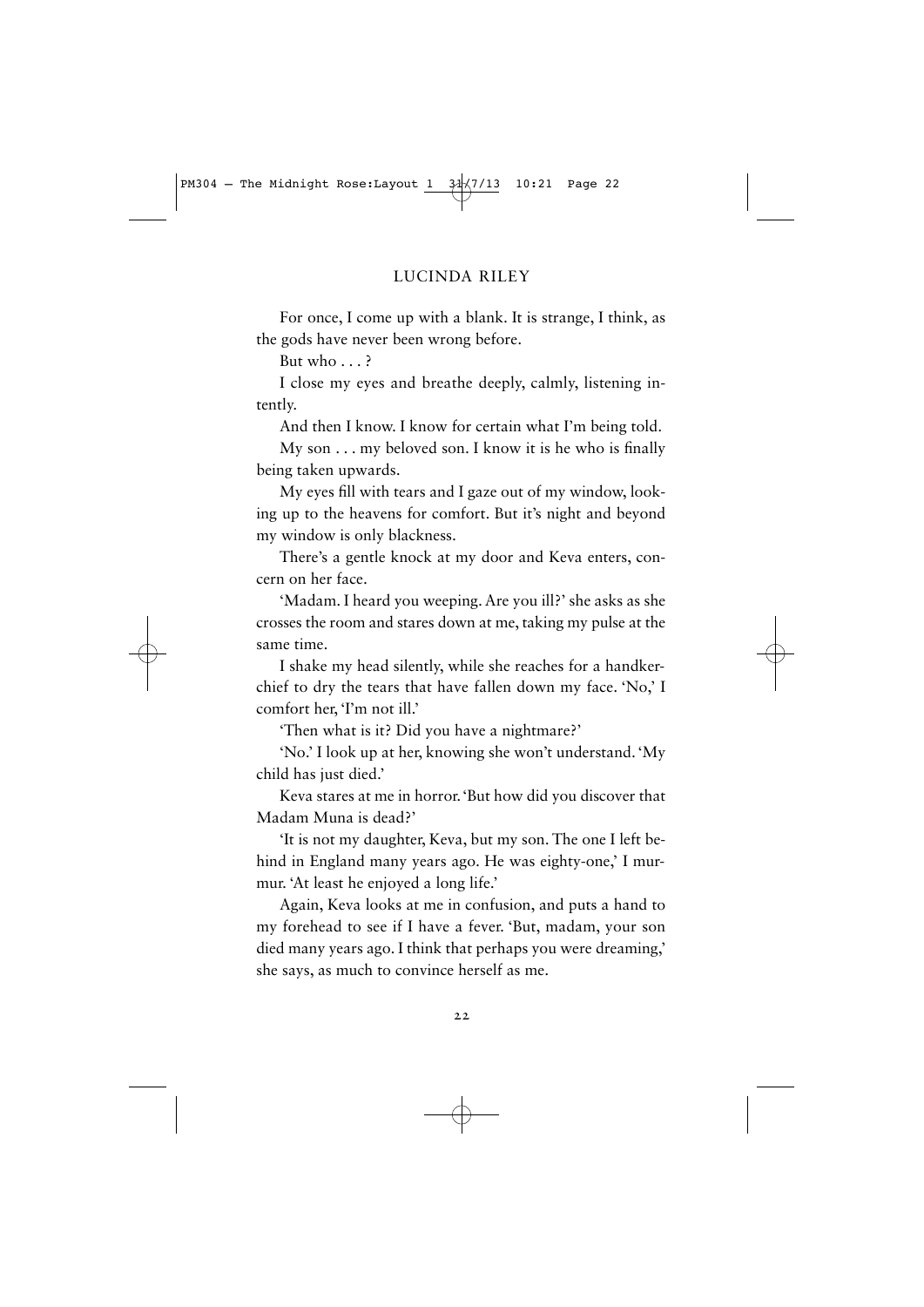'Perhaps,' I say, not wishing to alarm her. 'But nonetheless, I would like you to make a note of the time and the date. It's a moment I do not wish to forget. For, you see, my waiting is over.' I smile kindly at her.

She does as I request, noting the time alongside the day and date on a piece of paper and handing it to me.

'I'll be fine now, you may leave me.'

'Yes, madam,' Keva replied, uncertainly. 'Are you sure you're not ill?'

'I'm sure. Goodnight, Keva.'

When she leaves the room, I take a pen from my bedside table and write a short letter to accompany the time and date of my son's death. I also pull out his death certificate from my bedside drawer. Tomorrow, I will ask Keva to put them in an envelope and address it to the solicitor who is charged with handling my affairs once I pass over. I have asked him to telephone me so I can give him instructions as to whom to send the envelope when I die.

Closing my eyes, I wish for sleep to come now, for I suddenly feel desperately alone here on earth. I realise that I've been waiting for this moment. Now that my son has left me, it is finally my turn to follow him . . .

Three days later, at the usual time in the morning, Keva knocked on her mistress's door. Getting no initial response was normal, Madam Chavan often dozed late into the morning these days. Keva busied herself with the housekeeping for another half an hour. She returned to knock again, eliciting further silence from inside the room. Now, this *was* unusual, so Keva opened the door quietly and found that her mistress was still fast asleep. It was only after she had opened the curtains,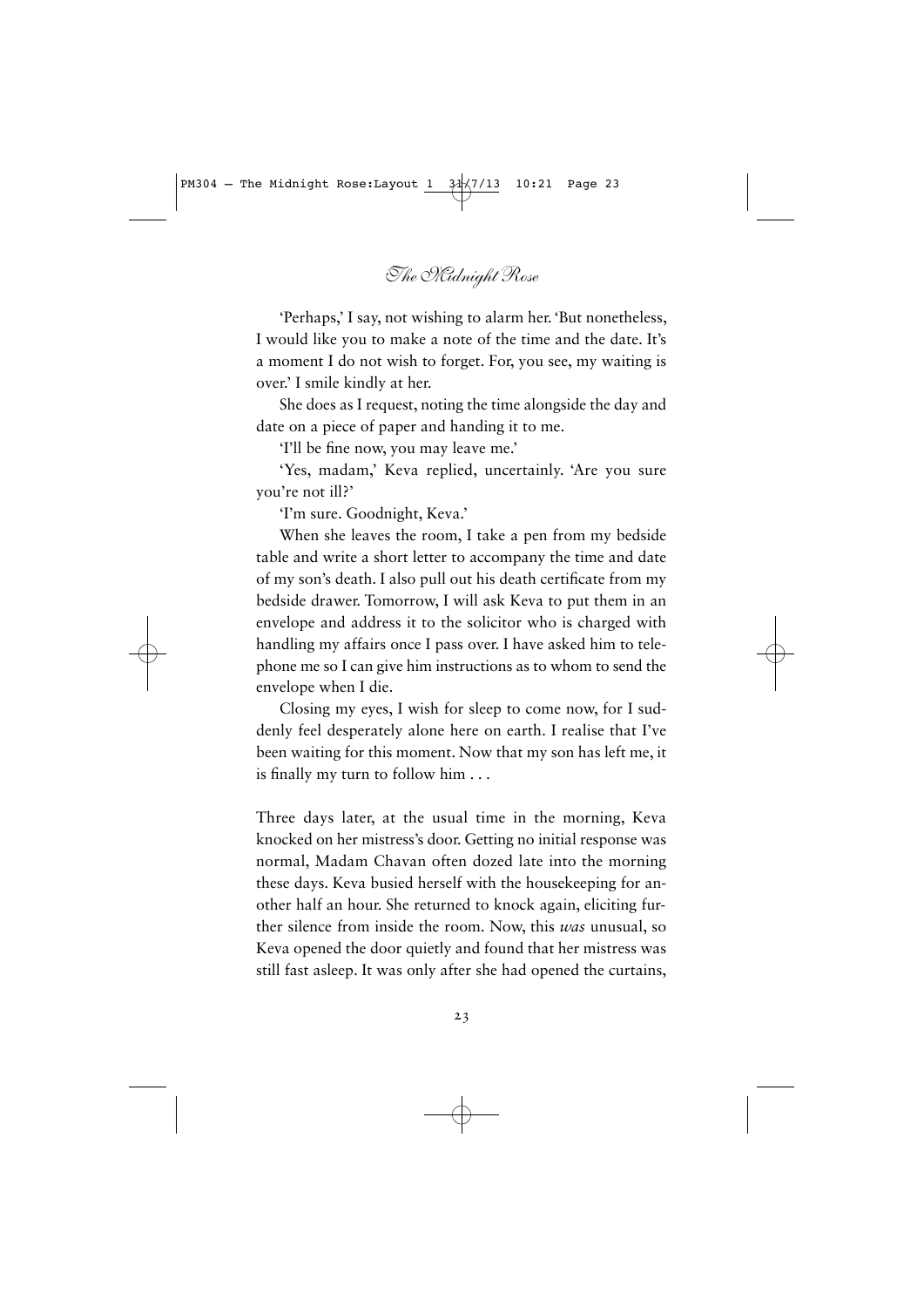chatting to her about nothing, as was her habit, that she realised Madam Chavan was not responding.

Ari's cellphone rang as he was driving in the chaotic Mumbai traffic. Seeing it was his father, whom he hadn't spoken to in weeks, he pressed the button on his phone to take the call on speaker.

'*Pitaji!*' he said brightly. 'How are you?'

'Hello, Ari, I am well, but—'

Ari could hear the sombre note in his father's voice.

'Yes?' he asked. 'What is it?'

'It is your great-grandmother, Anahita. I'm sorry to tell you that she died in the early hours of this morning.'

'Oh, Papa. I'm very sorry to hear that.'

'We all are. She was a wonderful woman and will be greatly missed.'

'Yes. At least she lived a long life,' Ari said in a consoling tone, as he steered round a taxi that had drawn to a sudden halt right in front of him.

'She did. We're holding the funeral in four days' time, to allow the family to gather for it. Your brother and sister are attending and everyone will be there. Including you, I hope.'

'Do you mean this Friday?' enquired Ari, his heart sinking.

'Yes, at midday. She'll be cremated at the *ghaat* in Darjeeling with family in attendance. We'll arrange a memorial service for her later, as there are many people who'll wish to attend and celebrate her life.'

'Papa,' Ari groaned, 'really, Friday's impossible for me. I have a prospective client flying over from the States to talk to me about my taking over his software contract. It would take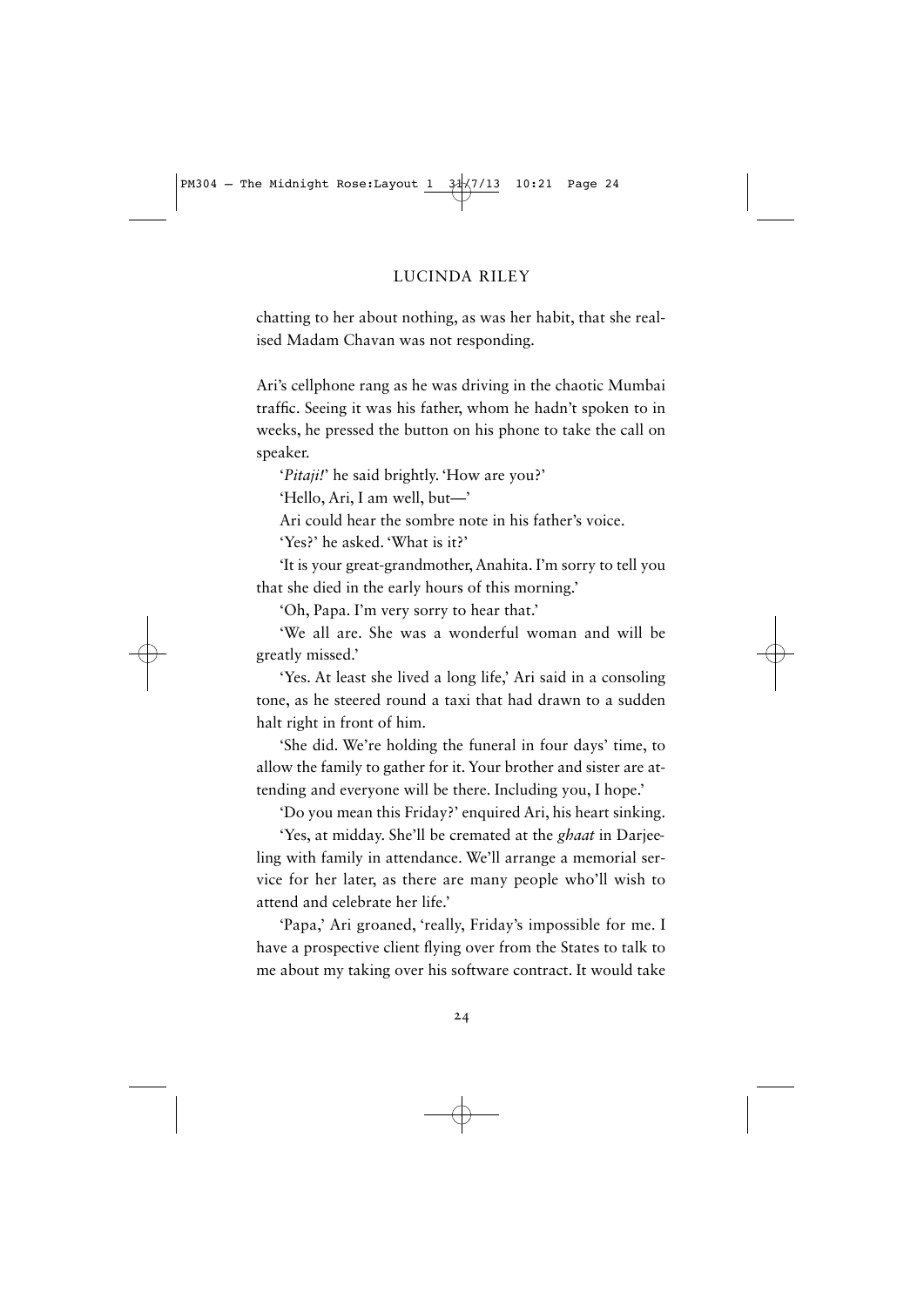the company from loss to profit overnight. With the best will in the world, I can't be in Darjeeling on Friday.'

There was silence on the other end of the line. 'Ari,' his father sighed eventually, 'even *I* know there are moments when business must take second place to one's family. Your mother would never forgive you, especially as Anahita made it obvious at her birthday celebrations last year that you were special to her.'

'I'm sorry, Papa,' Ari said firmly, 'but there's simply nothing I can do.'

'And that is your final word?'

'That is my final word.'

Ari heard the sound of the receiver at the other end slam down.

Ari was in a euphoric mood when he arrived home the following Friday night. The meeting with the Americans had gone so well that they'd shaken on the deal then and there. He was taking Bimbi out tonight to celebrate and had popped home to his apartment to shower and change first. He picked up a letter from his pigeon hole in the lobby and took the elevator to the sixteenth floor. Inside his apartment, he tore open the envelope as he walked into his bedroom, and read the contents of it.

> *Khan & Chauhan Solicitors Chowrasta Square Darjeeling West Bengal India 2 March 2001*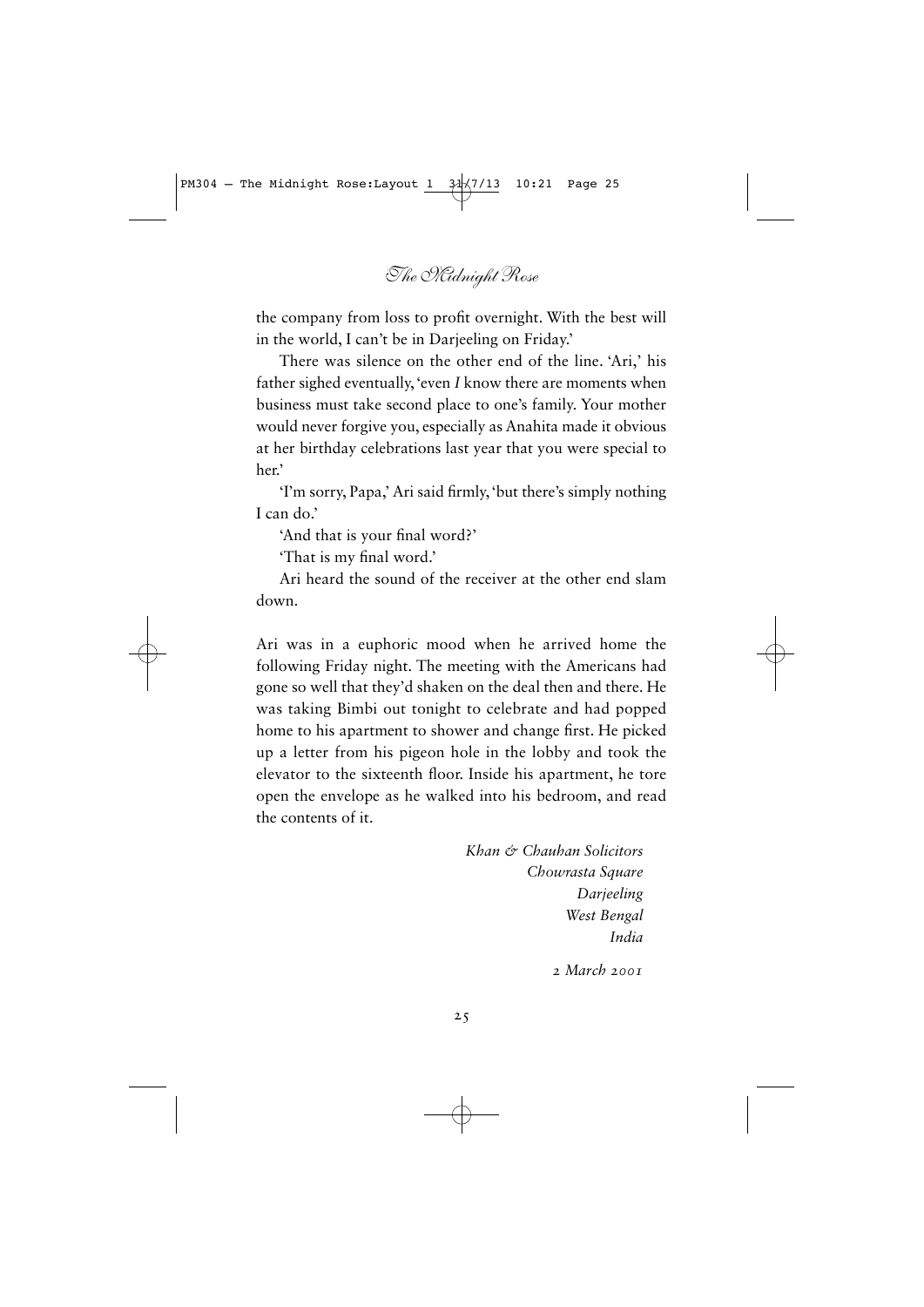#### *Dear Sir,*

*On the instructions of my client, Anahita Chavan, I have forwarded this envelope to you. As you may already know, Madam Chavan passed away a few days ago.*

*With kind regards and sympathy, Devak Khan Partner*

Ari sat down on the bed, realising that, due to his excitement about the meeting and preparing his team for it, his greatgrandmother's funeral that day had completely slipped his mind. He sighed heavily as he opened the envelope the solicitor had enclosed, doubting that his parents would ever forgive him for not even contacting them today.

'Well, so be it,' Ari told himself grimly, as he unfolded the piece of paper inside the envelope and read the letter attached to it.

#### *My dearest Ari,*

*When you read this, I will have passed over. Enclosed are the details of my son Moh's death. The exact date and the time. And also, his original death certificate. As you will see, the dates do not correspond. This may not mean anything to you now, my dear boy, but in the future, if you do decide you wish to investigate what happened to him, both may be of relevance.*

*Meanwhile, until we meet again in another place, I send you my love. Always remember that we are never*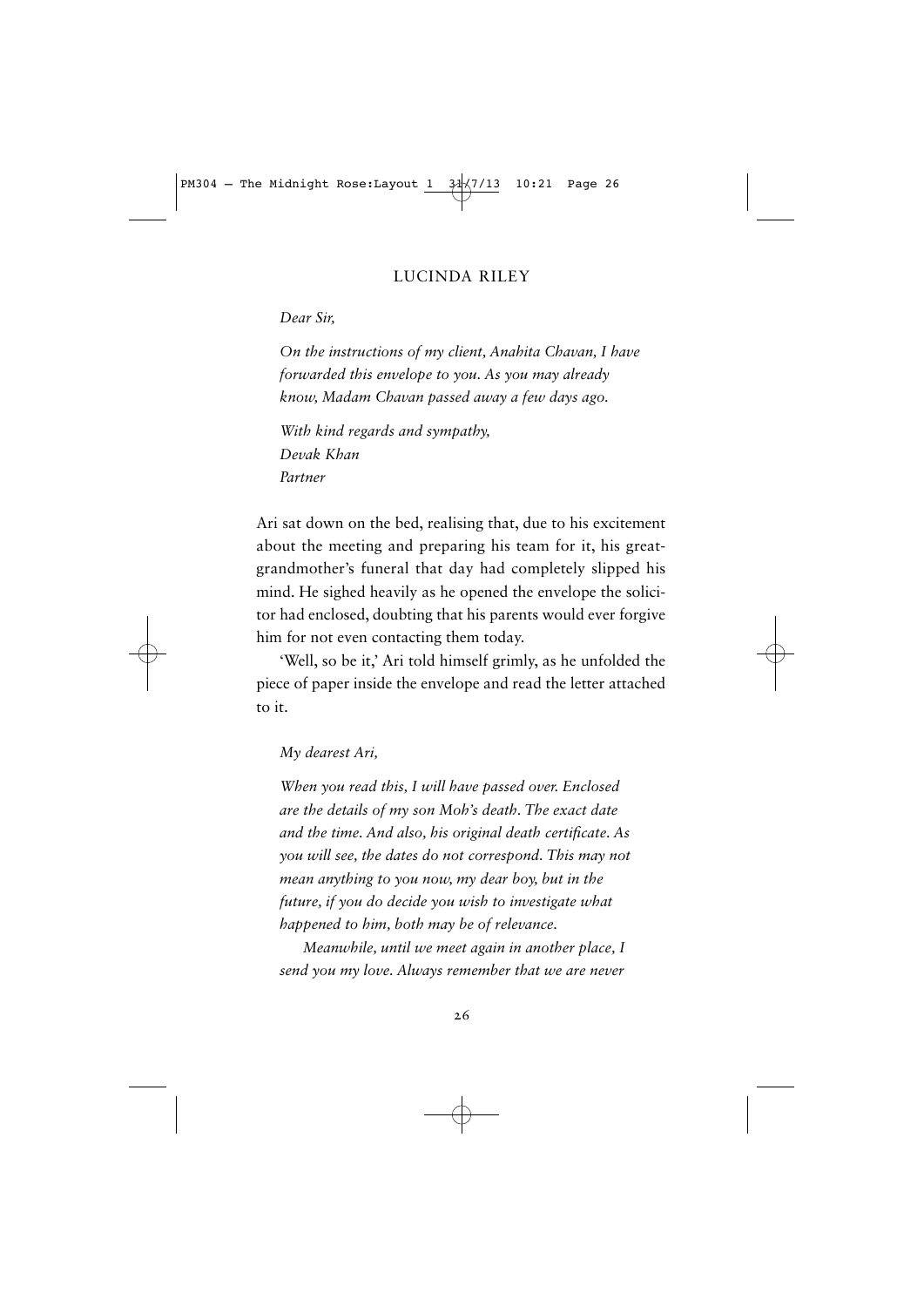*The Midnight Rose*

*truly the masters of our destiny. Use your ears to listen and I know you will find guidance.*

*Your loving great-grandmother, Anahita*

Ari sighed. He really wasn't in the mood for either his greatgrandmother's hocus-pocus, or to think about how angry his parents currently were with him. He didn't want anything to dampen his good mood tonight.

Running the water in the shower, he flicked on the CD player by his bed and stood under the shower-head listening to the thumping music.

Dressing in one of his hand-tailored suits and a shirt, he turned off the music and was about to leave the bedroom when Anahita's letter caught his eye. On instinct, he refolded the pages back into the envelope and put it in the drawer with the yellowing manuscript.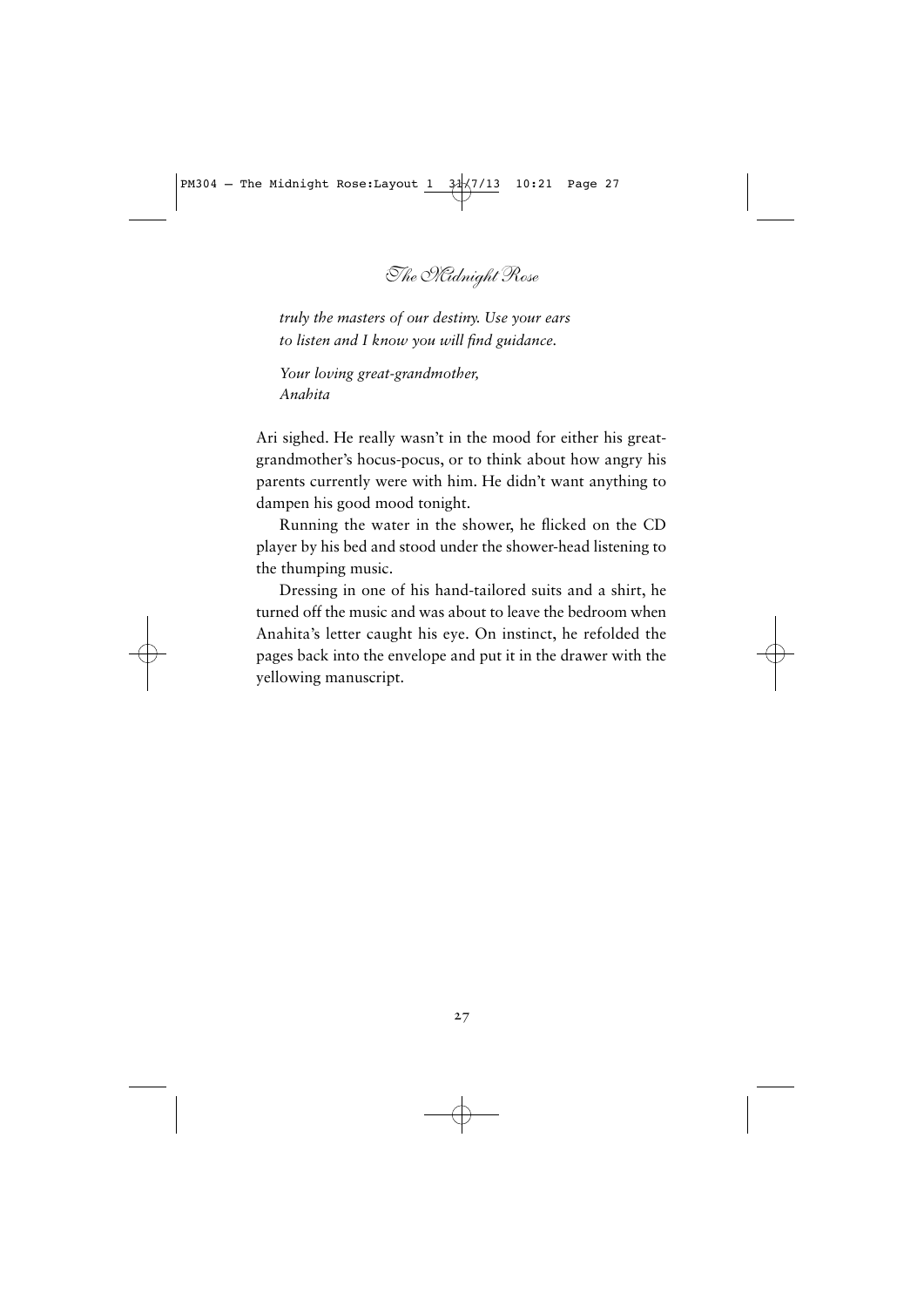*London,*

*Ten Years Later*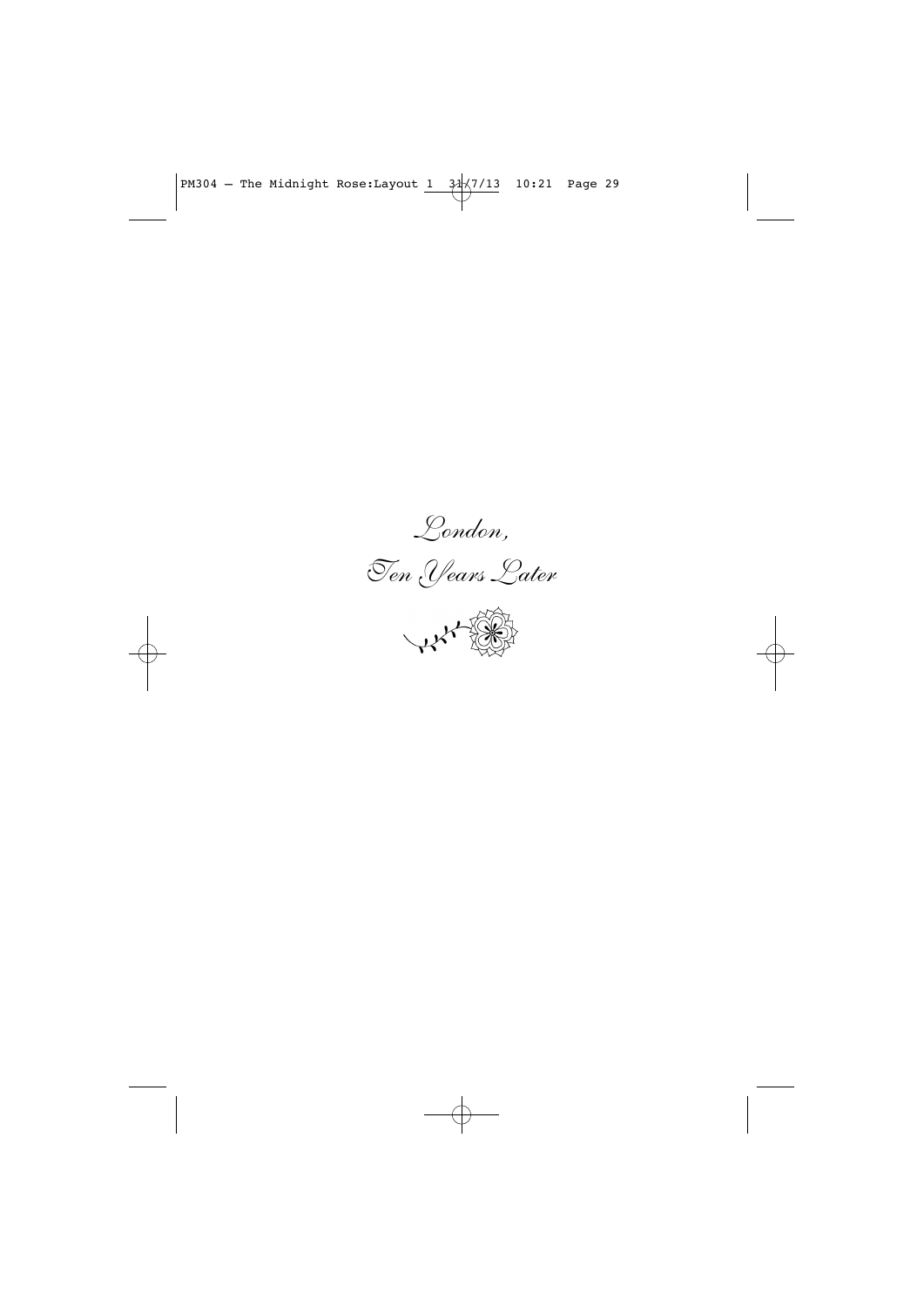*1*

Rebecca Bradley pressed her face to the window as the plane descended towards London. The patchwork quilt of different hues of green shimmered as if with early morning dew on this beautiful summer's day. As the city of London began to appear beneath her, the sight of Big Ben and the Houses of Parliament reminded her of Toy Town, in comparison with the soaring skyscrapers of New York.

'Miss Bradley, we'll be taking you off the aircraft first,' the stewardess informed her.

'Thank you.' Rebecca managed a smile in return. She reached into her shoulder bag for the large pair of black sunglasses which she hoped would mask her exhaustion, although it was unlikely there would be photographers waiting to greet her. She'd needed to get out of New York fast, so she'd called up the airline and changed her original flight for an earlier one.

She felt a certain satisfaction that no one, not even her agent, or Jack, knew where she was. Jack had left her apartment that afternoon to catch his flight back to Los Angeles. She'd been unable to give him the answer he wanted, had told him she needed time to think.

Rebecca rifled further through her bag for the red velvet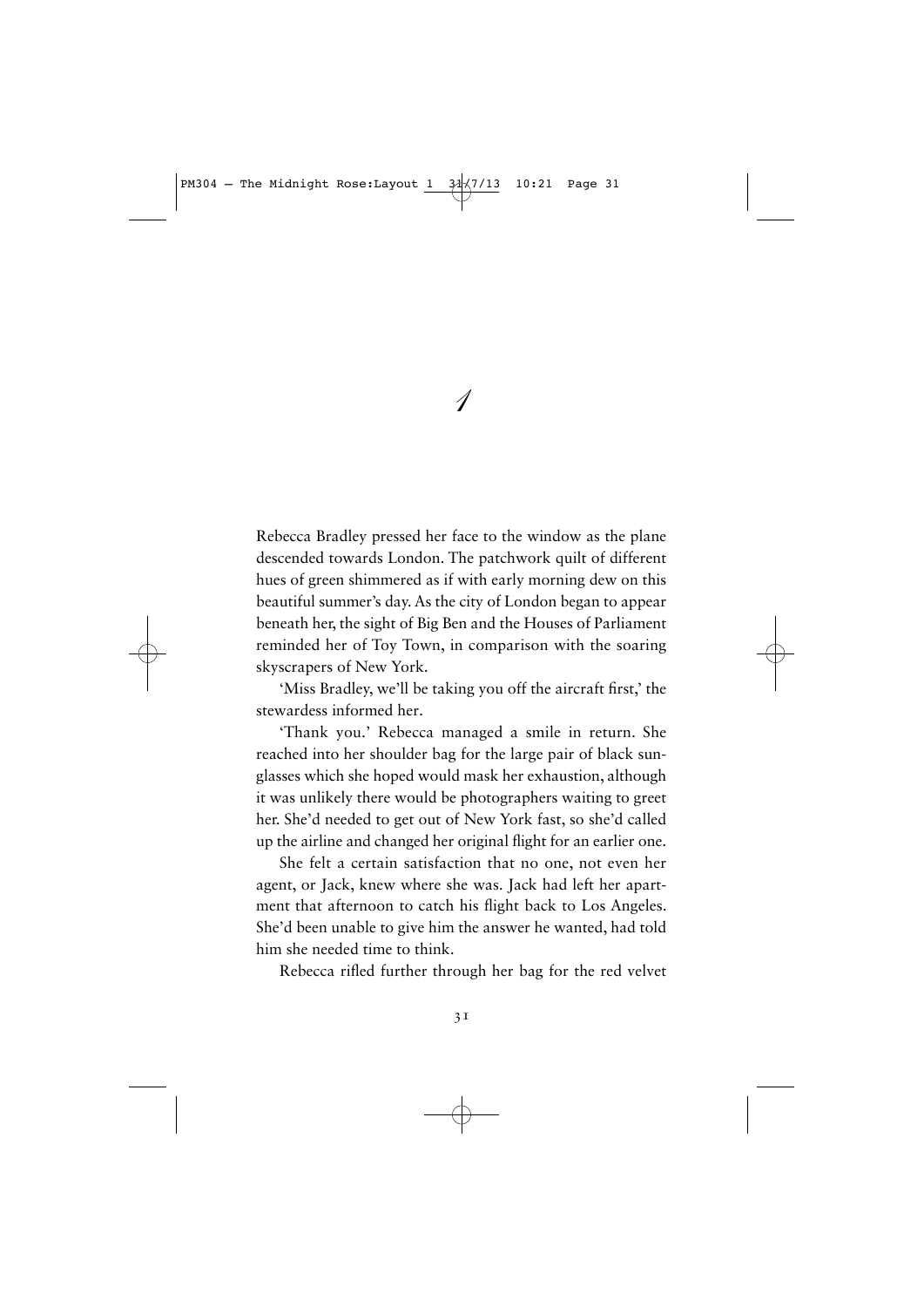box and opened it. The ring he had given her was certainly substantial, if too ostentatious for her taste. But Jack liked doing things big, as befitted his status as one of the world's most famous and highest-paid film stars. And he could hardly present her with anything less, given that, if she said yes to his proposal, the ring would be pictured in newspapers and magazines around the world. Jack Heyward and Rebecca Bradley were Hollywood's hottest couple and the media couldn't get enough of them.

Rebecca closed the velvet box and numbly stared out of the window as the plane prepared to touch down. Since she and Jack had met a year ago on the set of a rom-com, she'd felt as if her life had been taken hostage by those who wanted to live vicariously through not only the films she starred in, but also her private life. The truth was – Rebecca bit her lip as the plane continued its descent – that the 'dream' relationship the world imagined the two of them had was just as much makebelieve as her films.

Even Victor, her agent, was encouraging her in her relationship with Jack. He had told her countless times that it could only benefit the trajectory of her rising global star.

'There's nothing the public like better than a real Hollywood couple, honey,' he had said. 'Even if your film career takes a dive, they still wanna take photos of your kids playing in the park.'

Rebecca thought back to the amount of time she and Jack had actually spent together in the past year. He was based in Hollywood, she in New York, and often their hectic schedules had meant that they wouldn't see each other for weeks on end. And when they *were* together, they were hounded wherever they went. Even yesterday lunchtime, they had eaten in a little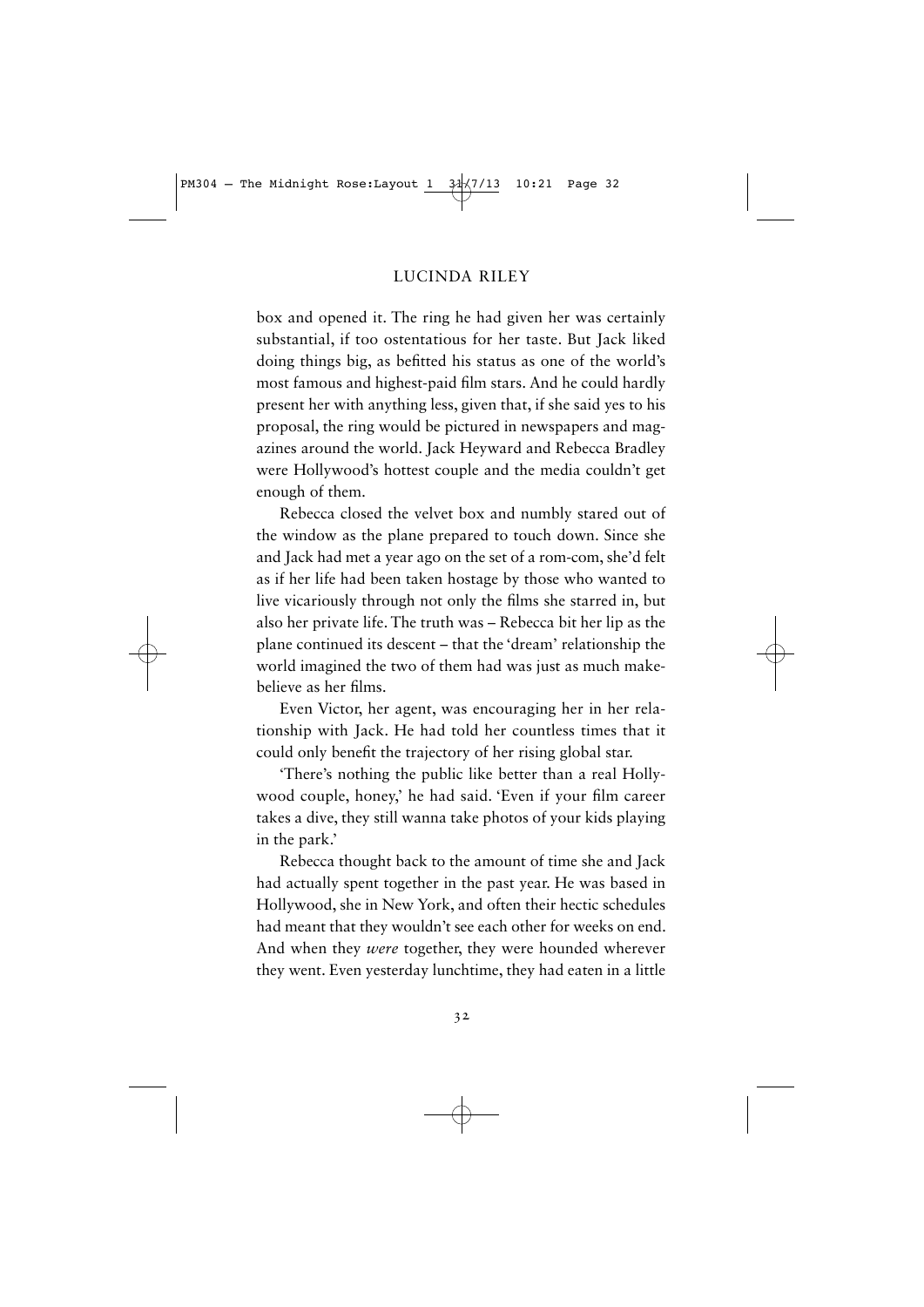hole-in-the-wall Italian and had been besieged by customers wanting pictures and autographs. Jack had ended up taking her for a walk in Central Park to propose in peace and quiet. She only hoped no one had spotted them there . . .

The overwhelming claustrophobia she'd felt as they had taken a cab back to her SoHo apartment and Jack had pressed her for an answer had resulted in her sudden decision to take an earlier flight to England. Having the world scrutinise your every move, to be hounded on a daily basis by strangers who all felt that somehow they owned a part of you, was, Rebecca felt, unsustainable. The lack of privacy which came with conducting a high-profile relationship, let alone not being able to grab a bagel and latte from the local coffee shop without being mobbed, was slowly taking its toll.

Her doctor had prescribed Valium a few weeks ago, when she'd been door-stepped at her apartment block and had ended up locking herself in her bathroom, crouching on the floor and crying hysterically. The Valium had helped, but Rebecca knew it was a road to nowhere. The slippery path to dependency to enable her to cope with the pressure she lived under loomed before her. Just as Jack knew all too well.

He'd assured her in the first heady days of their romance that the cocaine he used was not a regular habit. He could take it or leave it. It simply helped him unwind. But as she'd come to know him better, Rebecca had discovered this wasn't an accurate assessment. He had become defensive and quarrelsome when she questioned his continual heavy usage and about the amount of alcohol he was drinking. As someone who didn't take drugs and very rarely drank, Rebecca loathed it when Jack was high.

At the beginning of their relationship she had thought that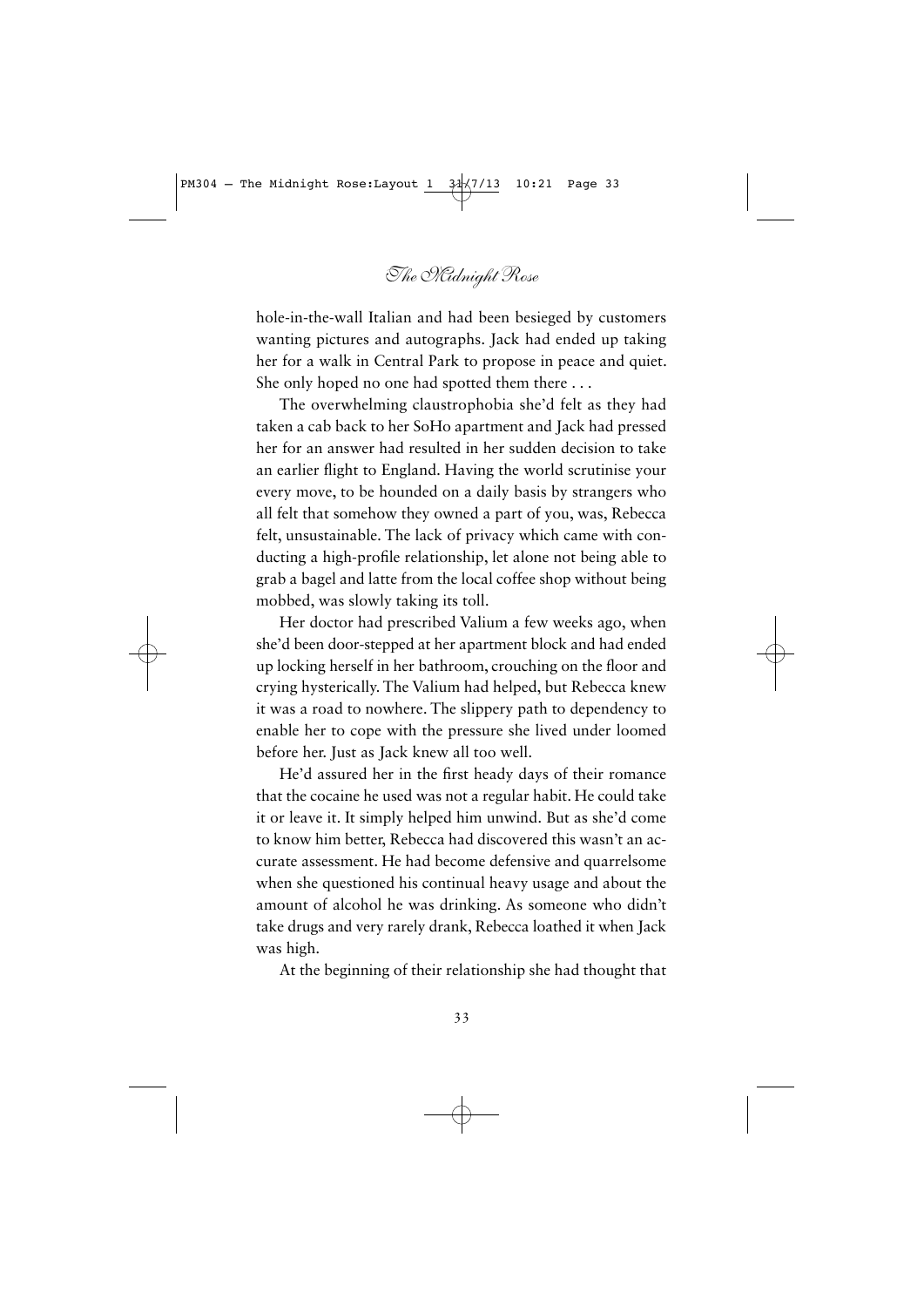her life could not be any more perfect: a hugely successful career and a handsome, talented life-partner to share it with. But between the drugs, the absences and the slow unveiling of Jack's insecurity – which had culminated in a show of rage towards her when she'd been nominated for a Golden Globe six months before and he hadn't – the rose-tinted glasses had begun to turn grey.

The offer of a great part in a British film, *The Still of the Night*, set in the 1920s and focusing on an aristocratic English family, could not have come at a more opportune moment. Not only was it a move away from the lightweight parts she'd played so far, but it was also a huge honour to be chosen by Robert Hope, the acclaimed British director. Jack had even managed to put a downer on that, citing the fact that they needed her to be the Hollywood 'name' in the film to satisfy the money men. He had then proceeded to tell her that her biggest attribute would be looking great in the array of period costumes she'd wear, and that she shouldn't really get any ideas about her talent having won her the part.

'You're far too beautiful to be taken seriously, sweetheart,' he'd added as he'd slopped more vodka into his glass.

After the plane touched down at Heathrow and taxied to a halt, Rebecca undid her seatbelt as the lights came on in the aircraft.

'Are you ready, Miss Bradley?' asked the stewardess.

'Yes, thank you.'

'They should be no longer than a couple of minutes.'

Rebecca ran an urgent comb through her mane of long, dark hair and fixed it into a coil at the nape of her neck. Her 'Audrey Hepburn' look, Jack called it, and indeed the media constantly likened Rebecca to the iconic star. There was even some talk of remaking *Breakfast at Tiffany's* next year.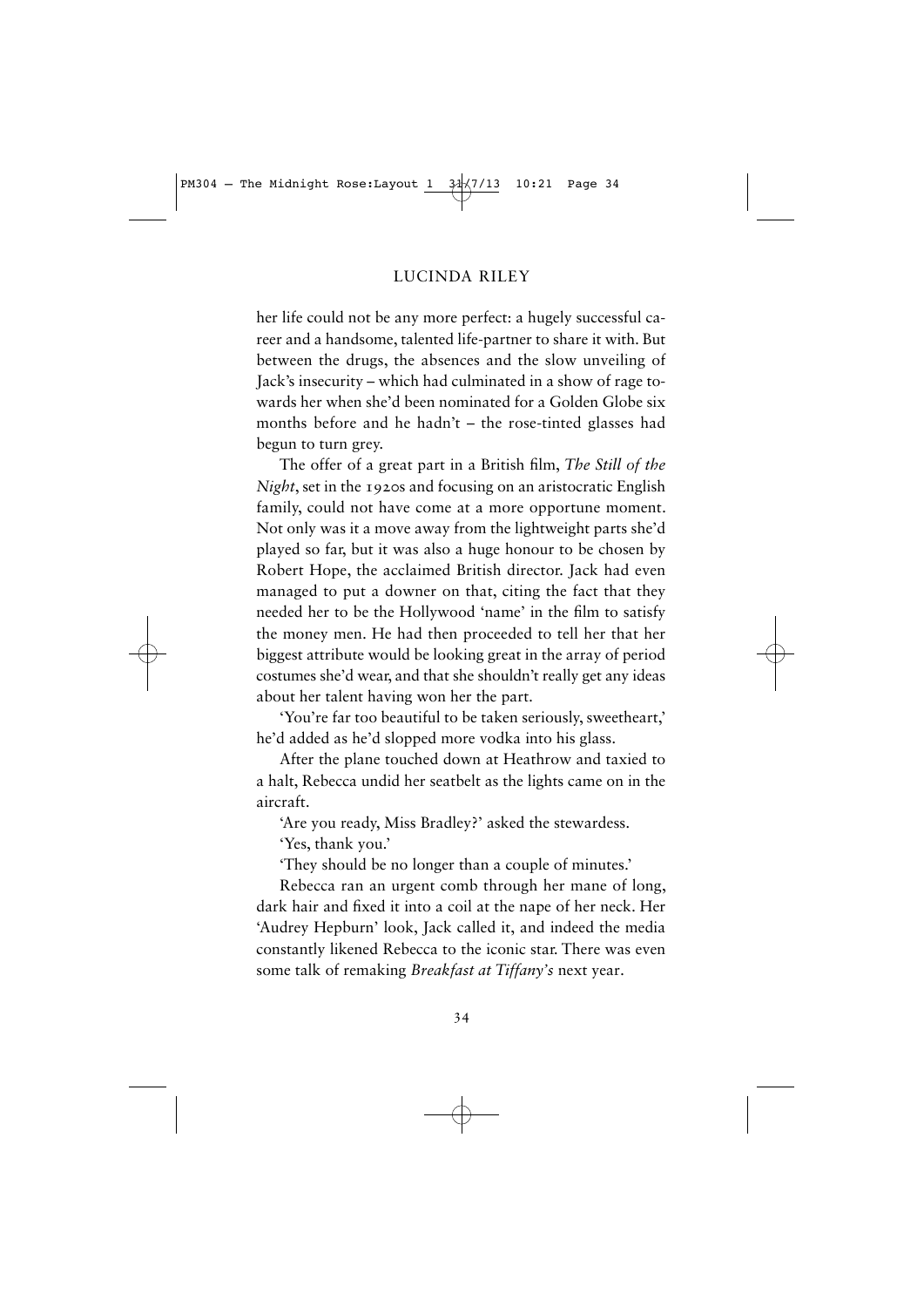She mustn't listen to him, mustn't let her self-confidence as an actress be broken by him. Jack's last two films had been flops and his star was not shining as brightly as it used to. The dreadful truth was that he was jealous of her success. She took a deep breath to calm herself. Whatever Jack had said to her, she was determined to prove that she was far more than a pretty face, and the meaty script gave her a real chance to do just that.

And at least, tucked away on location in a rural part of the English countryside, Rebecca hoped for some peace and space to think. Underneath all his problems, she knew there was a Jack she loved. But unless he was prepared to do something about his growing dependency, she knew she couldn't say yes to his proposal.

'We're taking you off the aircraft now, Miss Bradley,' said the dark-suited airline security officer who'd appeared at her side.

Rebecca donned her sunglasses and left the First Class cabin. Sitting in the VIP lounge waiting for her luggage to be collected, she reflected that it was a road to nowhere with Jack unless he admitted his problems. And perhaps, she mused, taking her cellphone from her bag and staring at the screen, that was exactly what she should tell him.

'Miss Bradley, your luggage is being taken to your car,' said the security guard. 'But I'm afraid there's a barrage of photographers waiting for you outside.'

'No!' She looked up at him in dismay. 'How many?'

'*Many*,' he confirmed. 'Don't worry, I'll see you safely through.'

He indicated that they should make a move and Rebecca stood up.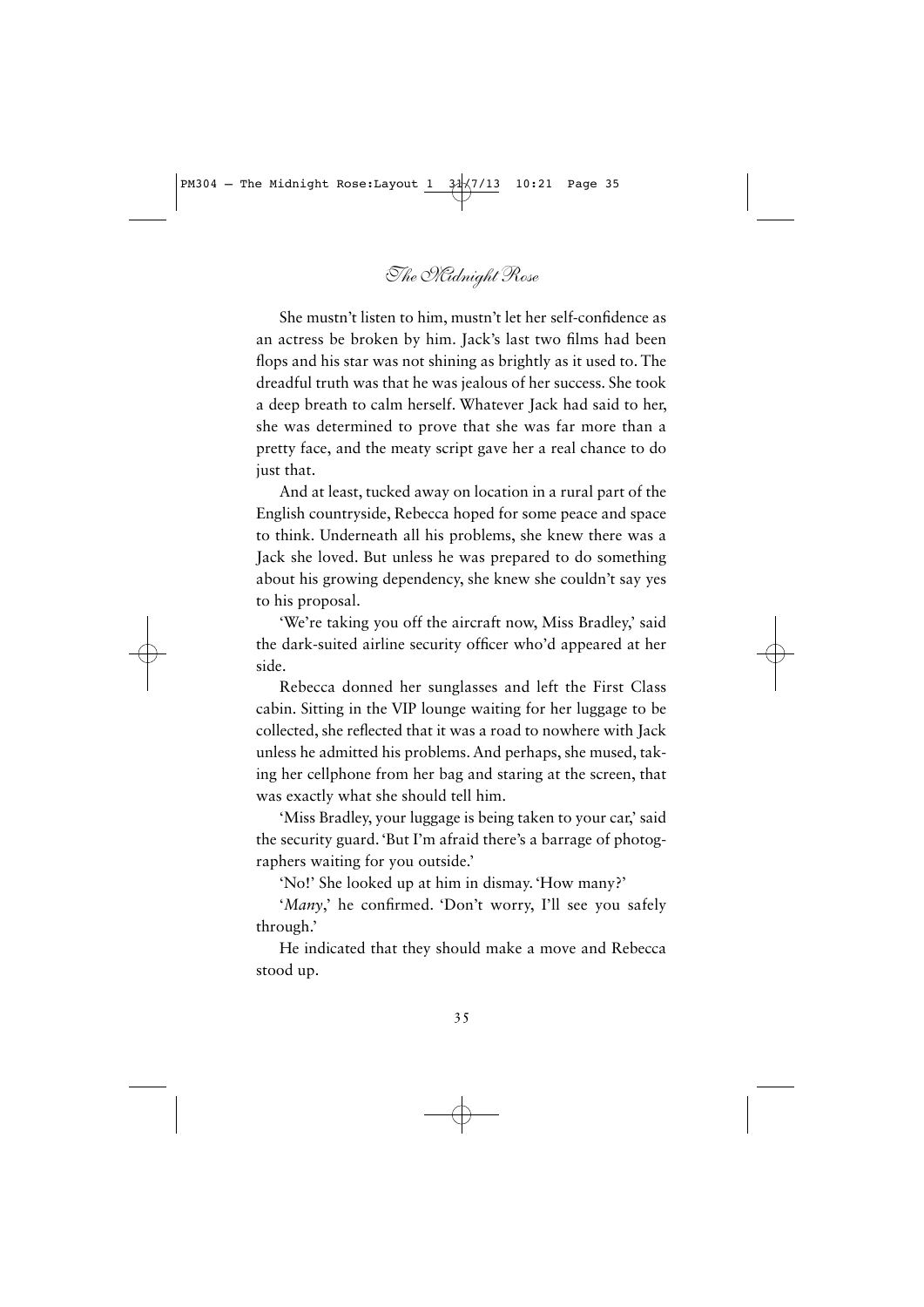'I wasn't expecting this,' she commented as she walked with him towards Arrivals. 'I took a different flight over here.'

'Well, you've hit London on the morning your big news has broken. May I offer my congratulations?'

Rebecca stopped dead. 'What "news"?' she asked him bluntly.

'Your . . . engagement to Jack Heyward, Miss Bradley.'

'I— oh, Jesus,' she muttered.

'There's a lovely photo of you in Central Park with Mr Heyward putting a ring on your finger. It's on the front pages of most of our newspapers this morning. Right,' he paused in front of the sliding doors, 'are you ready?'

Behind her sunglasses, tears pricked Rebecca's eyes and she nodded angrily.

'Good, we'll get you through as quickly as we can.'

As the car nosed its way out of Heathrow, Rebecca gazed helplessly at the photograph of her and Jack taking pride of place on the front of the *Daily Mail* and the headline:

#### **JACK AND BECKS – IT'S OFFICIAL!**

The grainy image was of Jack placing the ring on her finger in Central Park. She was gazing up at him with what *she* knew was an expression of panic, and what the journalist had described as delighted surprise. Worst of all, there was a comment from Jack, obviously given after he'd left her apartment yesterday afternoon. He had apparently confirmed that he'd asked Rebecca to marry him, but they were yet to name the date.

She reached with shaking hands into her bag and drew out her cellphone again. Seeing there were numerous messages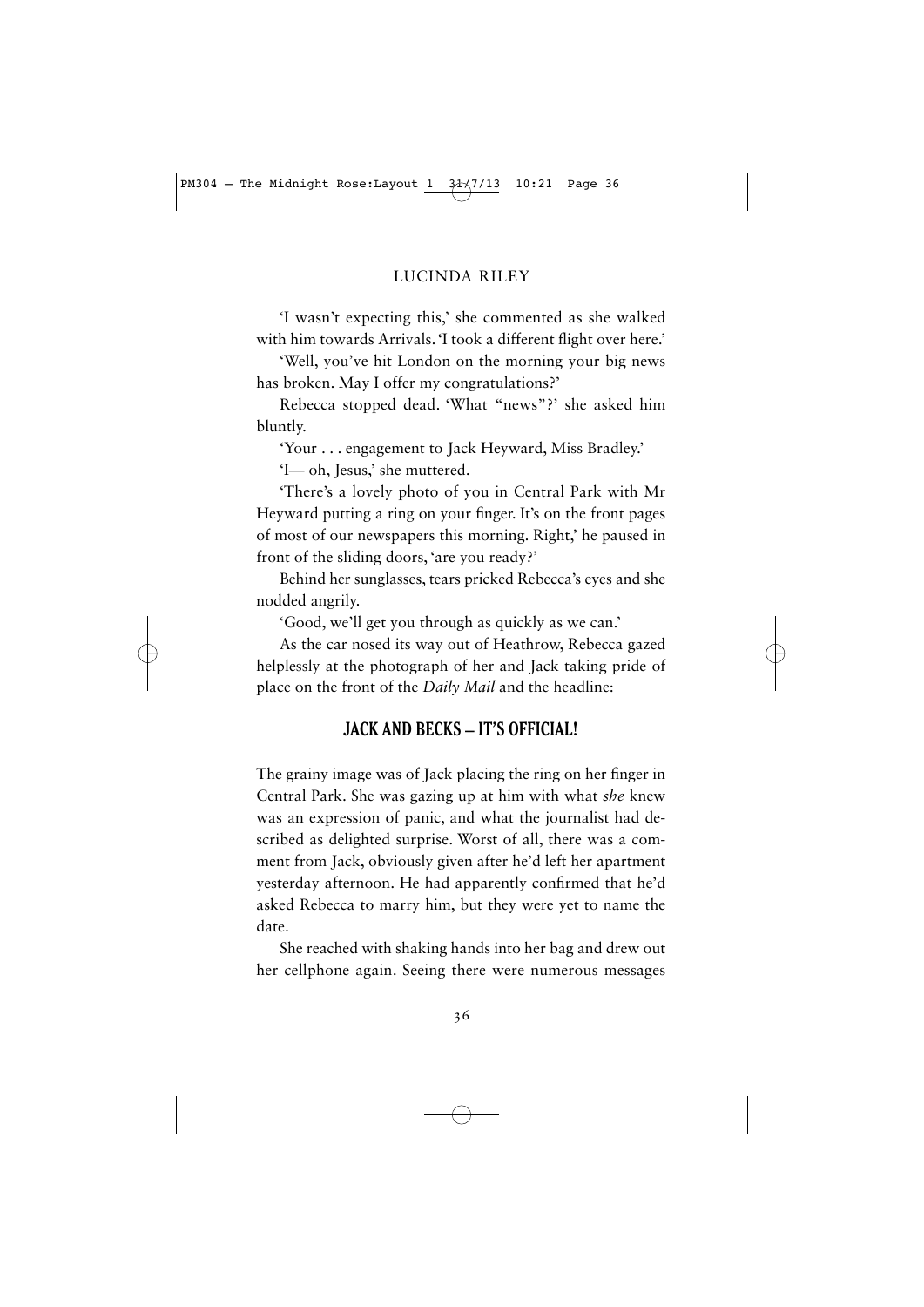from Jack, her manager and members of the press, she switched it off and returned it to her handbag. She couldn't cope with responding to any of them at present. She felt furious with Jack for making *any* comment on what had taken place in the park.

By tomorrow, the world's media would be speculating on who would design her wedding dress, where they would hold the ceremony and, probably, whether she was pregnant.

Rebecca closed her eyes and took a deep breath. She was twenty-nine years of age and, up until last night, the idea of marriage and kids had been but a fleeting thought, something that might happen in the future.

But Jack was pushing forty, had bedded most of his co-stars and, as he had told her, felt it was time to settle down. Whereas for her, it was only her second serious relationship, after many years of being with her childhood sweetheart. Her burgeoning career and eventual fame had destroyed that love story too.

'I'm afraid it's going to take a good few hours to get down to Devon, Miss Bradley,' said her friendly driver. 'My name is Graham, by the way, and you let me know if you need to stop for any reason on the way.'

'I will,' said Rebecca, feeling at this moment that she'd rather he drove her to a vast desert somewhere in Africa, some place where there were no photographers, newspapers or cellphone signals.

'Pretty isolated where you're going, Miss Bradley,' commented Graham, mirroring her thoughts. 'Not a lot of bright lights and shops on Dartmoor,' he added. 'Magnificent old place you're filming in, mind you. Like going back to a totally different era. I didn't think anyone still lived in grand places like that any more. Anyway, the countryside makes a pleasant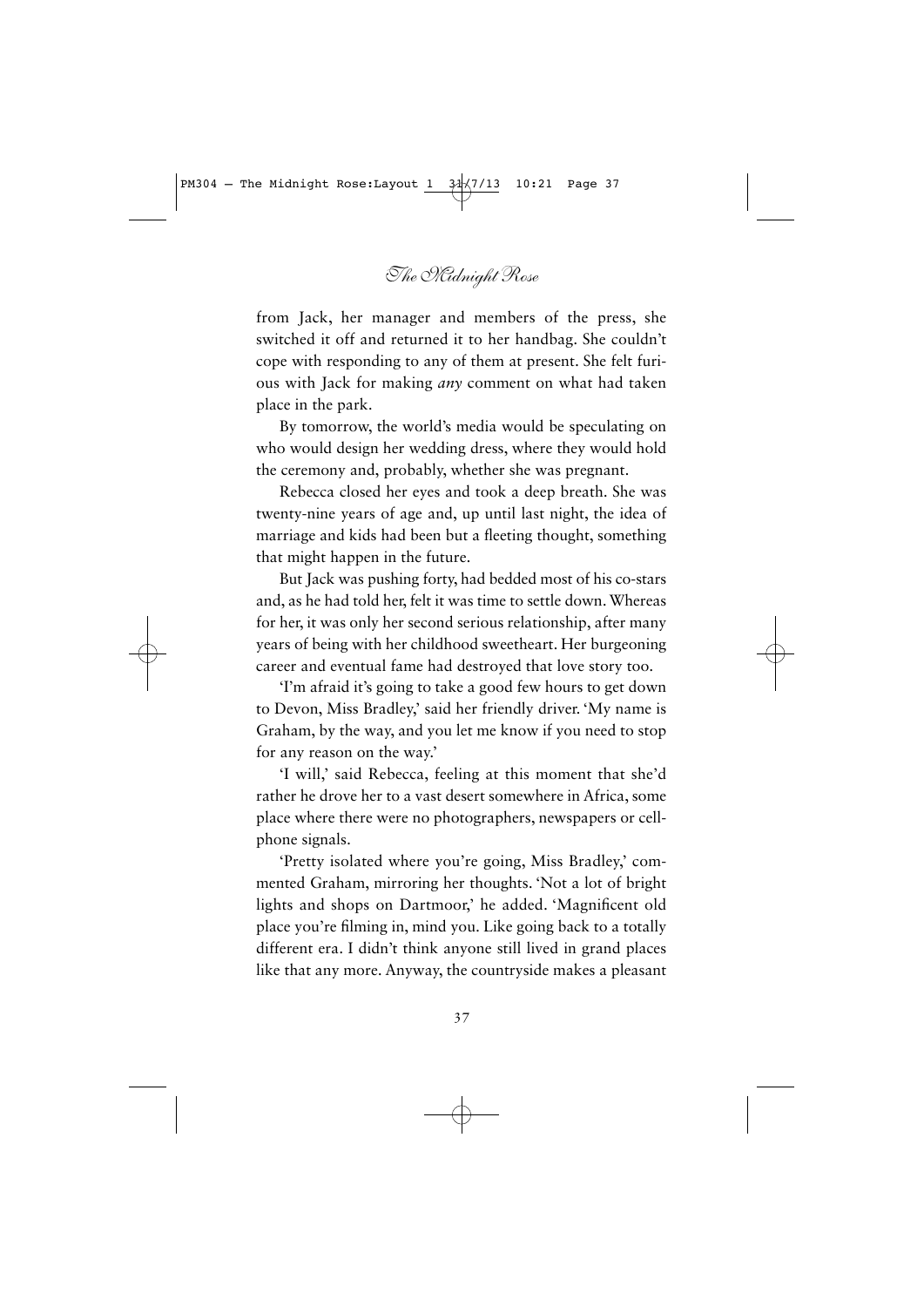change for me, I can tell you. Normally I'm ferrying actors to the studios through the London traffic.'

His words comforted Rebecca somewhat. Perhaps the media would leave her alone if she was out in the middle of nowhere.

'Looks like we've got a bike on our tail, Miss Bradley,' said Graham, looking in his rear mirror and abruptly destroying her hopes of privacy. 'Don't worry, we'll lose him as soon as we're on the motorway.'

'Thank you,' said Rebecca, trying to calm her fraught nerves. She sank back into her seat, closed her eyes and did her best to try and sleep.

'We're nearly there, Miss Bradley.'

After four and a half hours in the car, dozing intermittently, Rebecca was feeling the disorientation of jet lag. She looked blearily out of the window. 'Where are we?' she asked as she gazed out at the rugged, empty moorland surrounding them.

'On Dartmoor. It looks pleasant today with the sun shining, but I bet it's pretty bleak in the winter. Excuse me,' Graham said as his phone rang, 'it's the production manager. I'll just pull over to take the call.'

As the driver answered his cellphone, Rebecca opened the door and stepped out onto the rough grass at the side of the narrow road. She breathed in deeply and smelt the sweet freshness of the air. There was a slight breeze blowing across the moorland, and in the distance she could see clumps of jagged rocks silhouetted against the uneven skyline. There was not a single human being to be seen for miles. 'Heaven!' she breathed, as Graham started up the engine and she climbed back in. 'It's so peaceful here,' she commented.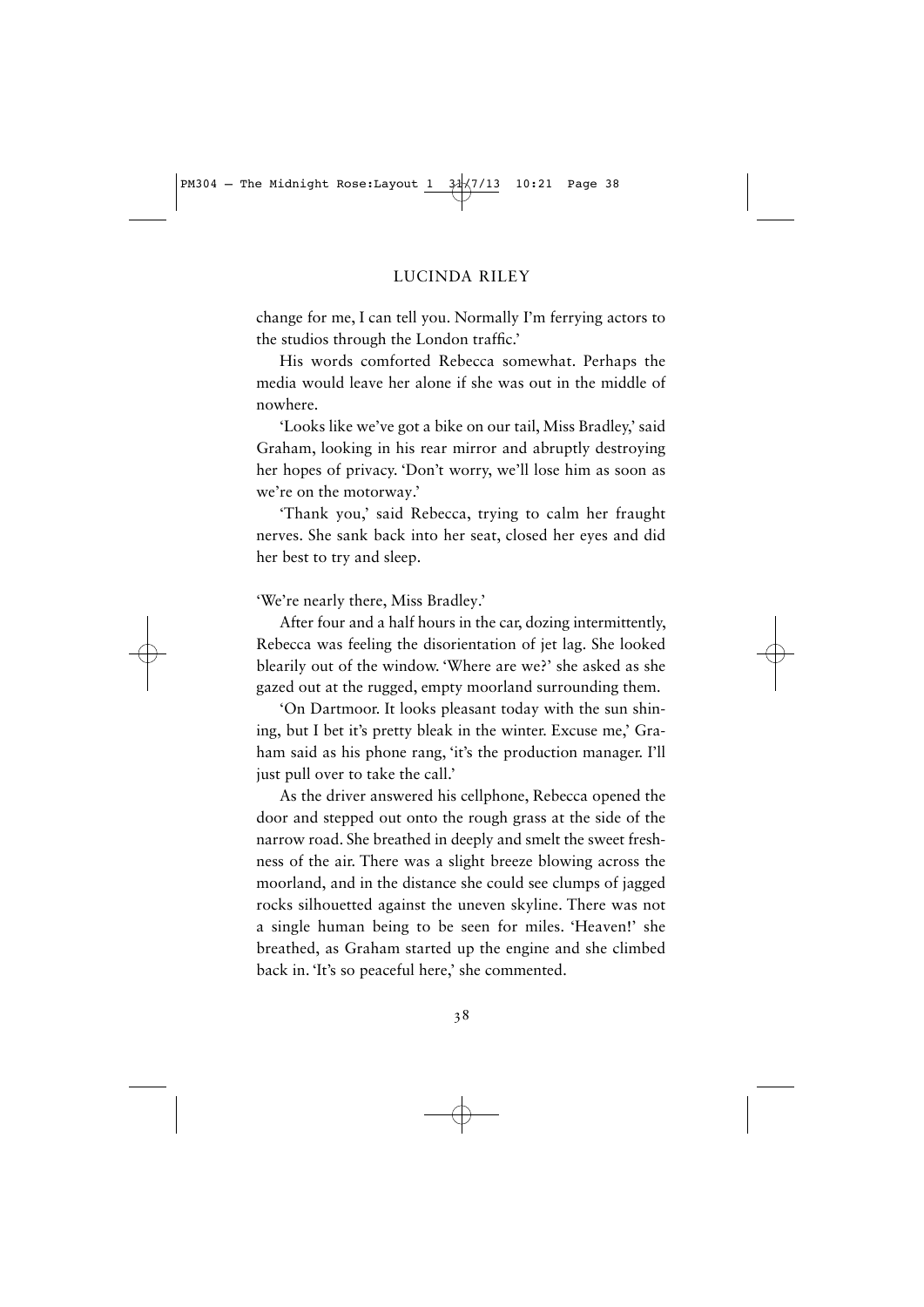'Yes,' he agreed, 'but unfortunately, Miss Bradley, the production manager phoned to say there's already a collection of photographers gathered outside the hotel the cast are staying in. They're waiting for you to arrive. So he suggests I take you straight to Astbury Hall, where you're filming.'

'Okay.' Rebecca bit her lip in further despair as they drove off.

'Sorry, Miss Bradley,' he offered sympathetically. 'I'm always telling my kids that being a rich and famous movie star isn't quite what it's made out to be. It must be hard for you, especially at moments like this.'

His sympathy prompted a lump in Rebecca's throat. 'Sometimes.'

'The good news is that whilst you're filming, no one can get near you. The private land surrounding the house is a good few hundred acres, and it's about half a mile or so from this entrance to the house itself.'

Rebecca saw that they had arrived at a pair of vast wrought-iron gates with a security guard on duty by them. Graham signalled to him and the guard opened the gates. Rebecca looked in wonder as they drove through parkland dotted with ancient oak, horse chestnut and beech trees on either side of the road.

Up ahead was a vast house, more of a palace, really, the kind she had only seen in books or on historical programmes on the television. A baroque confection of carved stone and fluted columns.

'Wow,' she breathed.

'It's pretty spectacular, isn't it? Although I'd hate to think what the heating bills are like,' Graham commented.

As they drove closer and Rebecca saw the vast marble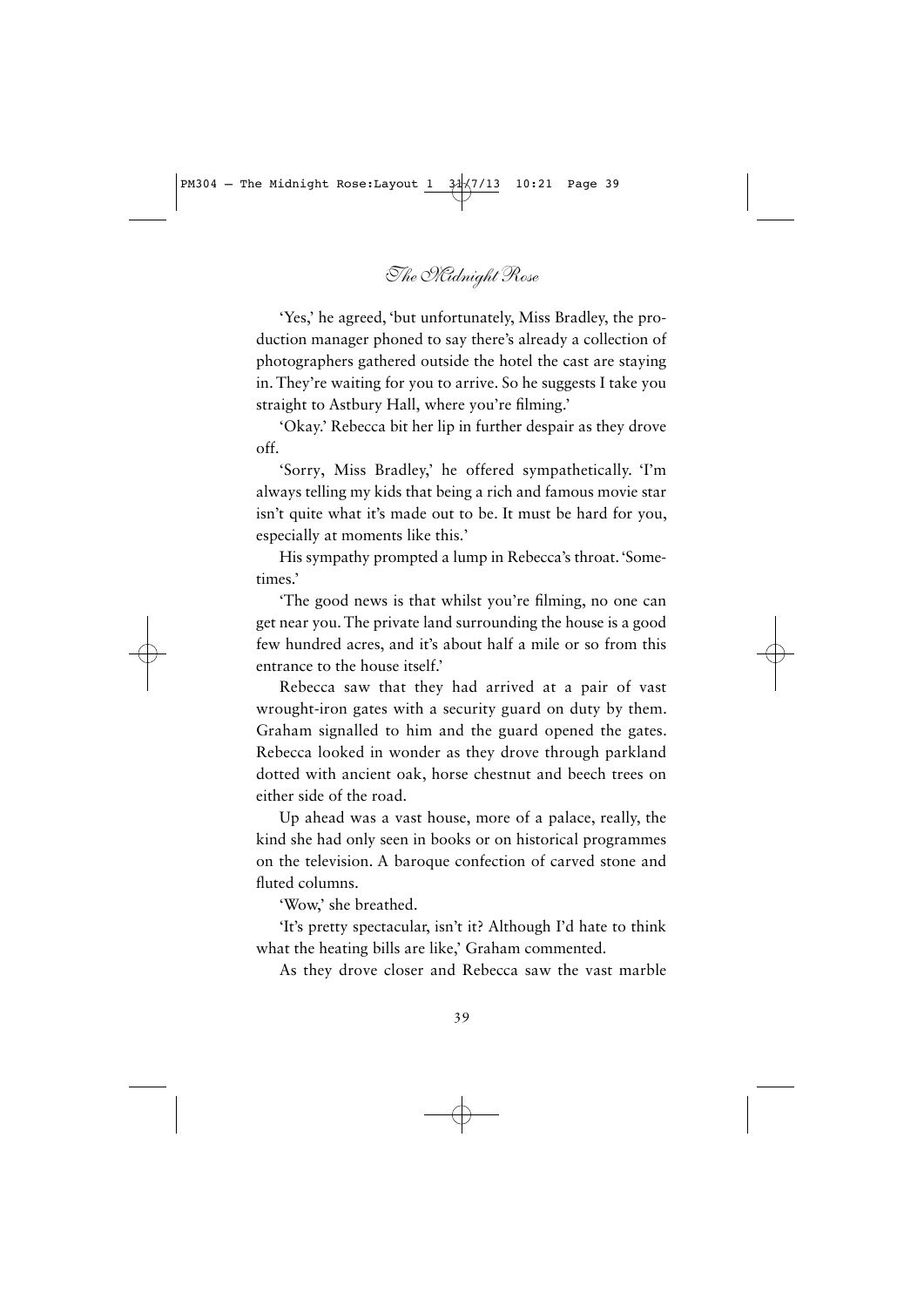fountain at the front of the house, she wished she knew enough correct architectural words to describe the beauty in front of her. The graceful symmetry of the building, with two elegant wings on either side of a crowning central dome, made her catch her breath. Sunlight was glinting from the perfectly proportioned panelled windows set like jewels along the entire front, the stonework between them interspersed with cherubs, urns and ciphers. Under the massive central portico, supported by four enormous columns, she glimpsed a magnificent doublefronted oak door.

'Fit for a queen, eh?' said Graham, as he skirted around the house to a courtyard at the side, which was filled with vans and lorries. A hubbub of people was carrying cameras, lights and cables inside through a door. 'They're hoping to be ready to start shooting tomorrow, so I'm told,' Graham added, parking the car.

'Thank you,' said Rebecca as she climbed out of the car and the driver walked round to the boot to retrieve her case.

'This all you brought with you, Miss Bradley? Film stars like you normally have a container full of luggage.'

'I packed in a hurry,' Rebecca admitted as she followed him across the courtyard towards the house.

'Well, just remember, Miss Bradley, I'm on call for the whole of the shoot, so if there's anywhere you need to go, you just tell me, okay? It's been a pleasure to meet you.'

'Ah, you made it!' A lean young man strode towards them. He held out his hand to Rebecca. 'Welcome to England, Miss Bradley. I'm Steve Campion, the production manager. I'm sorry to hear you've had to run the gauntlet of our appalling gutter press this morning. You're safe from them here, at least.'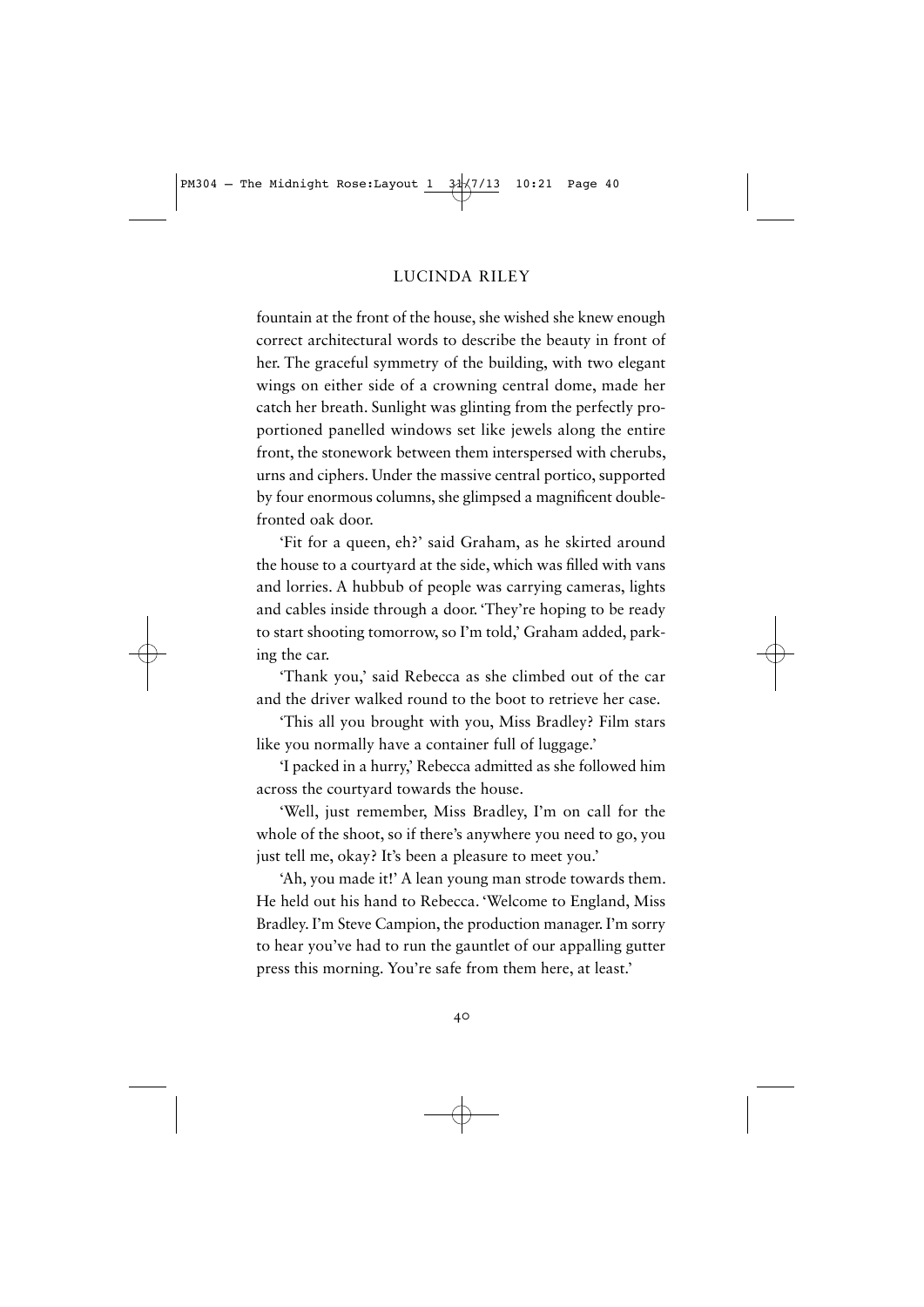'Thank you. Do you know when I'll be able to go to my hotel? I could use a shower and some sleep,' said Rebecca.

'Of course. We didn't want to put you through another ordeal at the hotel after the airport this morning,' said Steve. 'So, for now, Lord Astbury has very kindly offered you a room here in the house to use until we find you alternative accommodation. As you may have noticed,' Steve indicated the huge building, 'he has a few going spare. Robert, the director, is very keen to start shooting tomorrow and didn't want your concentration, or that of the other actors staying at the hotel, to be disturbed.'

'I'm sorry to be the cause of all this trouble.'

'Well, never mind, that's what we get for having such a famous young actress in the film. Right, the housekeeper said to find her when you arrived and she'll take you upstairs to your room. There's a full cast-call in the drawing room at five p.m. tonight, so that gives you a few hours to sleep.'

'Thank you,' Rebecca repeated, not missing the timbre in Steve's voice. She knew she'd already been labelled 'trouble', and was sure that the cast of talented British actors – none of whose fame or box-office power could currently match her own – would agree with him.

'Wait there and I'll go and find Mrs Trevathan,' Steve said, leaving Rebecca to stand uncomfortably in the courtyard, watching the camera crew heave their equipment past her.

A minute later, a plump, middle-aged woman with greying curly hair and a rosy complexion bustled out of the door towards her.

'Miss Rebecca?'

'Yes.'

'Well, of course it is, dear.' The woman smiled broadly.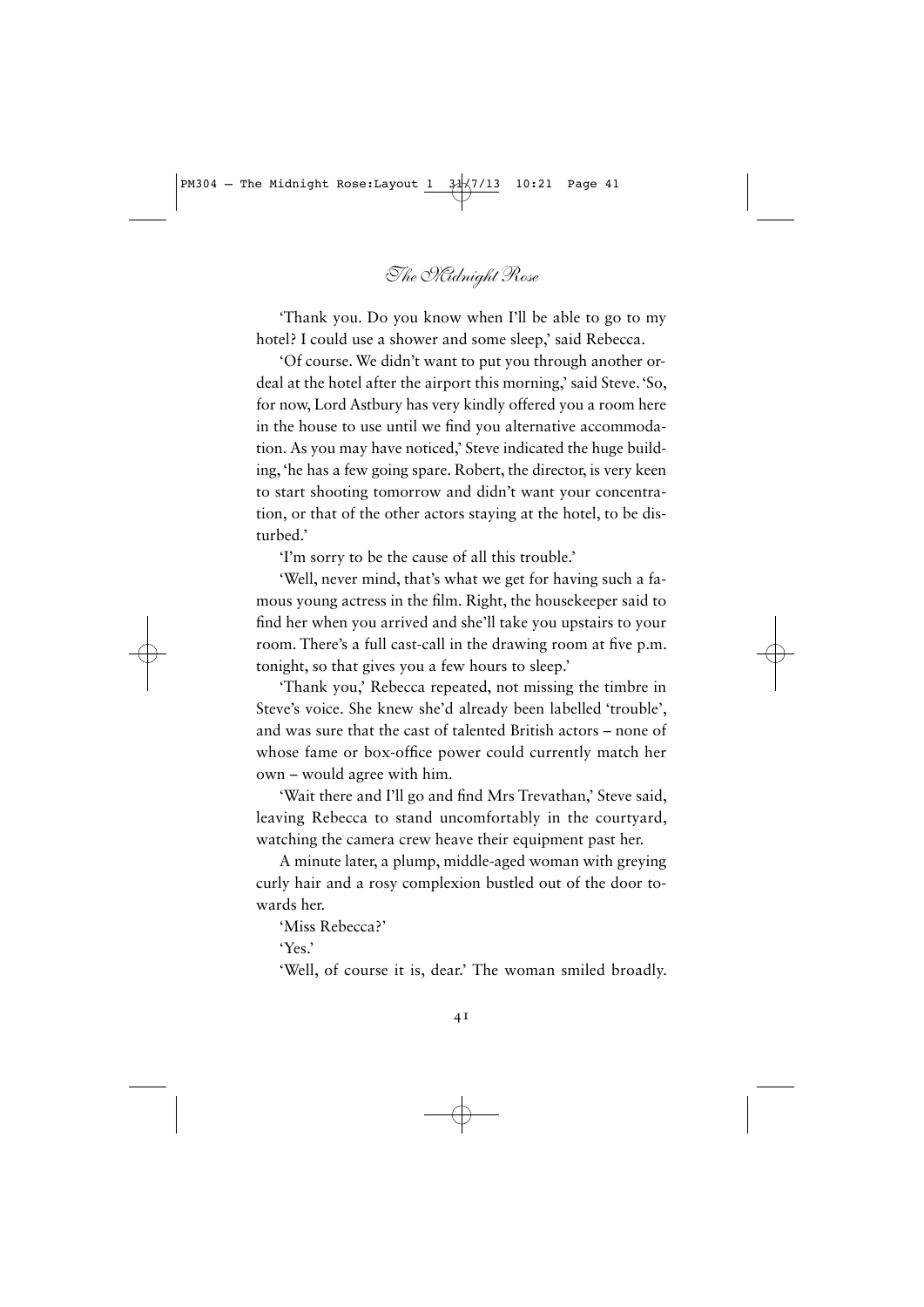'I recognised you immediately. And let me tell you, you're even more beautiful in real life. I've seen all your films and it's a pleasure to meet you. I'm Mrs Trevathan, the housekeeper. Follow me, and I'll take you up to your bedroom. It's a long walk, I'm afraid. Graham will bring up your case later,' she commented as Rebecca made to pick it up. 'You can't imagine how many miles I cover each day.'

'Yes,' agreed Rebecca, struggling to understand the woman's thick Devon accent. 'This house is totally amazing.'

'Less amazing now there's just me and some daily help here to care for it. I'm run ragged. Of course, many years ago, there were thirty of us working here full-time, but things are different now.'

'Yes, I suppose they are,' Rebecca agreed as Mrs Trevathan led her through a series of doors into a huge kitchen, where a woman in a nurse's uniform was sitting drinking coffee at the table.

'The servants' stairs are the fastest way to the bedrooms from the kitchen,' Mrs Trevathan said, as Rebecca followed her up a steep and narrow flight of steps. 'I've put you in a nice room at the back of the house. It's got a lovely view of the gardens and the moor beyond. You're very lucky Lord Astbury agreed for you to use a room here. He doesn't like house guests. Sad really, this house could once sleep forty comfortably, but those days are long gone.'

Finally, they emerged through another door onto a wide mezzanine landing. Rebecca gazed up in wonder at the magnificent domed cupola above her, then followed Mrs Trevathan along a wide, shadowy corridor.

'You're in here,' she said, opening the door to a spacious, high-ceilinged room dominated by a large double bed. 'I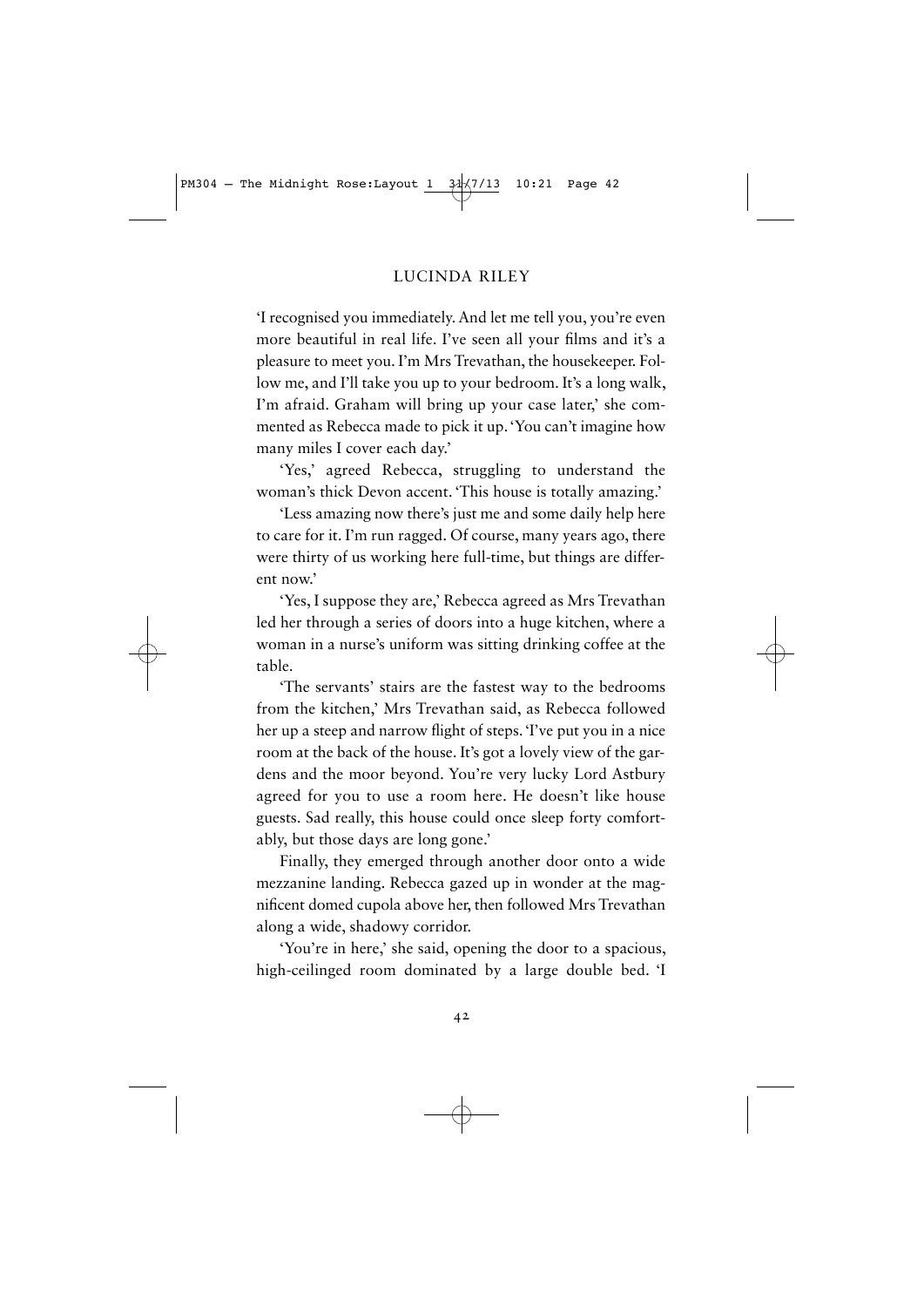opened the windows to air it a while ago, so it's a little chilly. But better than the smell of damp. There's an electric fire you can use if you're cold.'

'Thank you. Where is the restroom?'

'You mean the bathroom, dear? It's two doors down to the left, on the other side of the corridor. I'm afraid we haven't quite run to en-suite facilities just yet. Now, I'll leave you to rest.'

'Would it be possible for me to have a glass of water?'

Mrs Trevathan paused on her way to the door, then turned round, her face sympathetic. 'Of course, you must be all in. Have you eaten anything?'

'No, I couldn't face breakfast on the plane.'

'Then how about I get you a nice pot of tea and some toast? You really are looking quite peaky.'

'That would be wonderful,' Rebecca thanked her, feeling suddenly dizzy and sitting down abruptly in an armchair placed by the empty fire grate.

'Right then, I'll be off to get it.' Mrs Trevathan gazed at her thoughtfully. 'You're only a slip of a thing underneath all that glamour, aren't you, dear? Now, you sort yourself out and I'll see you in a bit.'

Rebecca made her way along the corridor and after a number of false starts into a linen cupboard and another bedroom, found a large bathroom with an old-fashioned cast-iron tub sitting in the centre of it. A rusting metal chain dangled from the cistern above the toilet and, having drunk some water from the tap, she returned to her room. Walking over to the long windows, she gazed out over the view below. The garden beyond the wide terrace that flanked the rear of the house was obviously well tended. Flowering plants and shrubs grew along